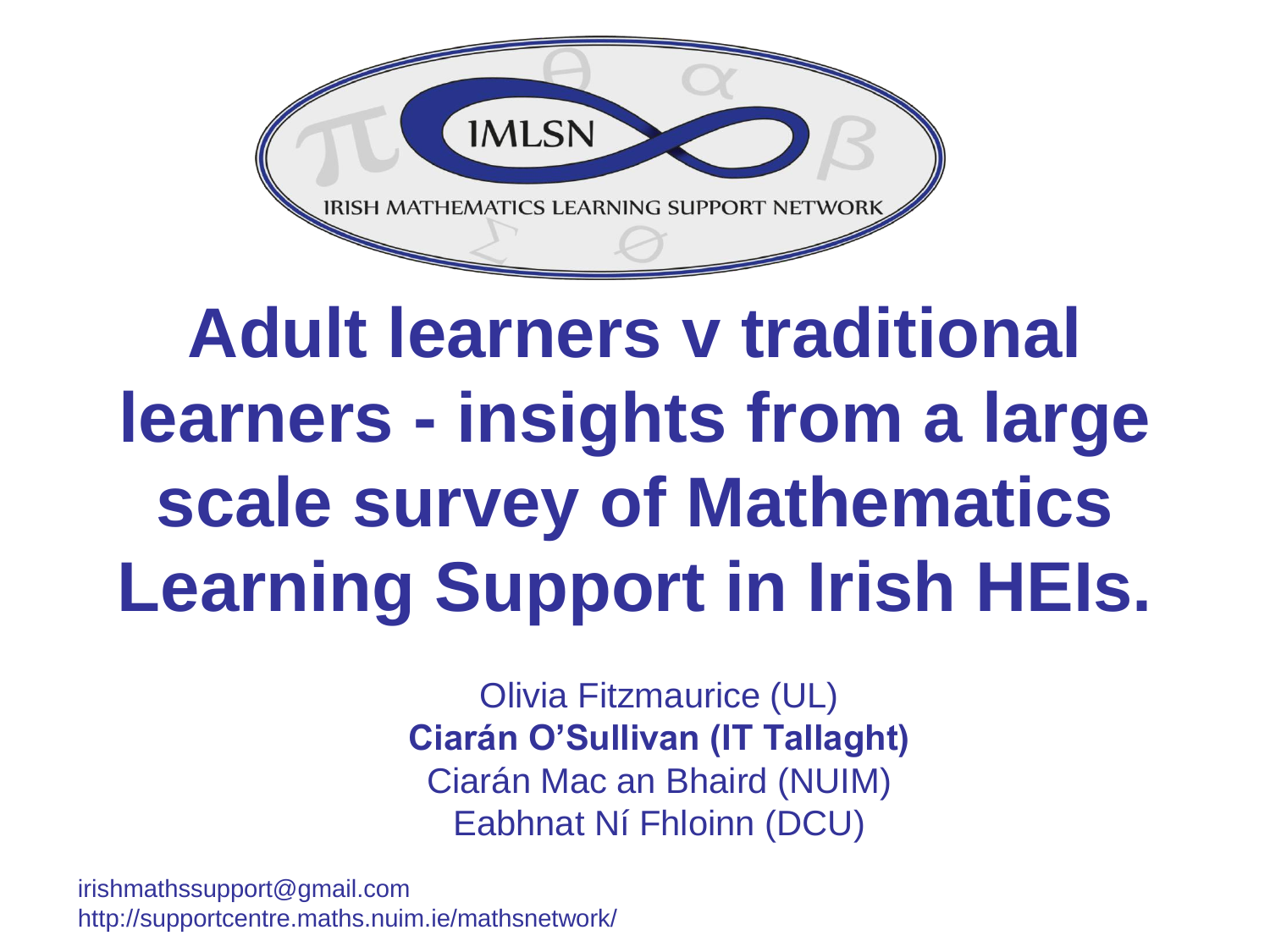**Large scale multi-institutional survey on Mathematics Support Services**

- 2009/2010: Creation and pilot of survey
- Feb 2011: Dissemination of survey
	- Emailed to rep in each college
	- Hand out survey, post to committee
	- All analysis handled by committee
- 2011/2012: Data entry and analysis
	- Results inputted into SPSS, Grounded Theory used to analyse Qualitative Data.
- 2013: Report synthesis

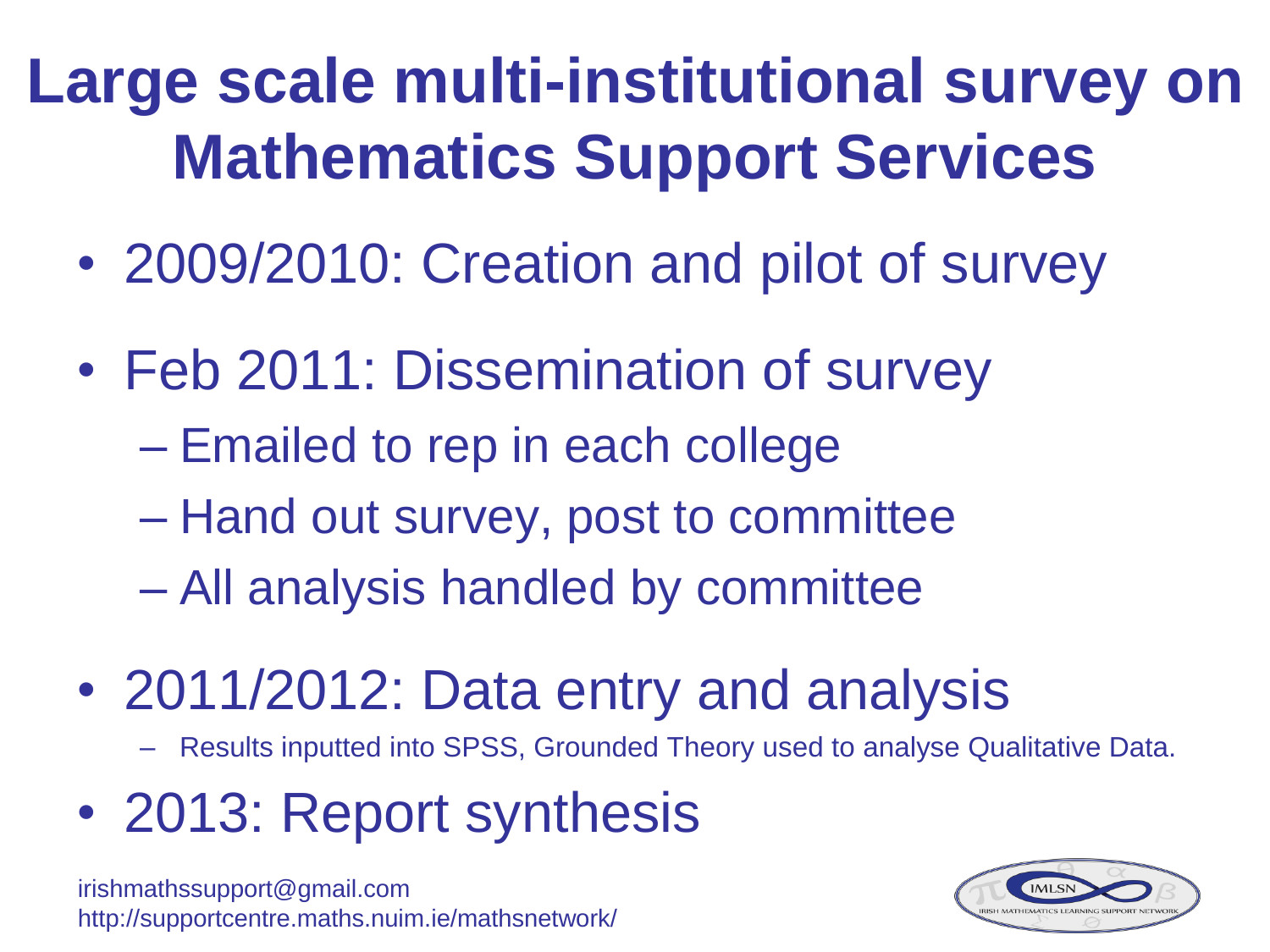### **Large scale multi-institutional survey on Mathematics Support Services**

- 9 institutions took part
	- 5 universities, 4 institutes of technology
	- Uni: DCU, NUIG, NUIM, UCD, UL
	- IOT:Blanchardstown, Carlow, Tallaght, Tralee
- 1633 first years completed questionnaires

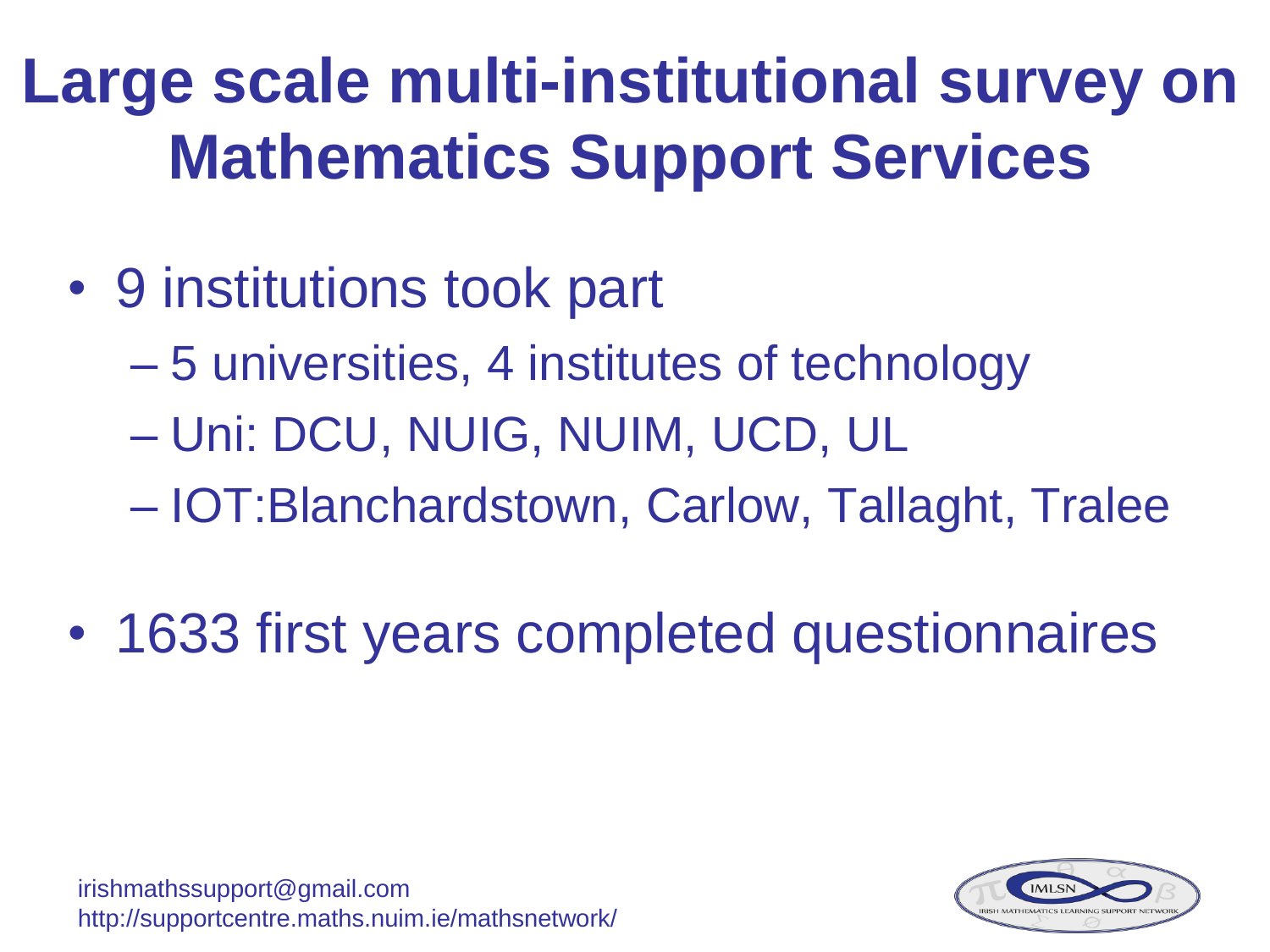# **Methodology**

- An evaluation of students' opinions on MLS with a view to establishing evidence for the benefits of MLS on an institutional, national and international basis.
- A **pilot questionnaire** was created (based on existing questionnaires), distributed and reviewed in 2009-10.
- The finalized questionnaire was circulated to all individuals and institutions involved in the provision of MLS in Higher Education Institutions (HEIs) in Ireland, e.g. there are 7 universities and 13 Institutes of Technology (IOTs) in the Republic of Ireland
- Questionnaires were returned from 9 (5 & 4) HEIs. They were distributed during the 2nd semester of 2010-11 to 1<sup>st</sup> year service maths students.

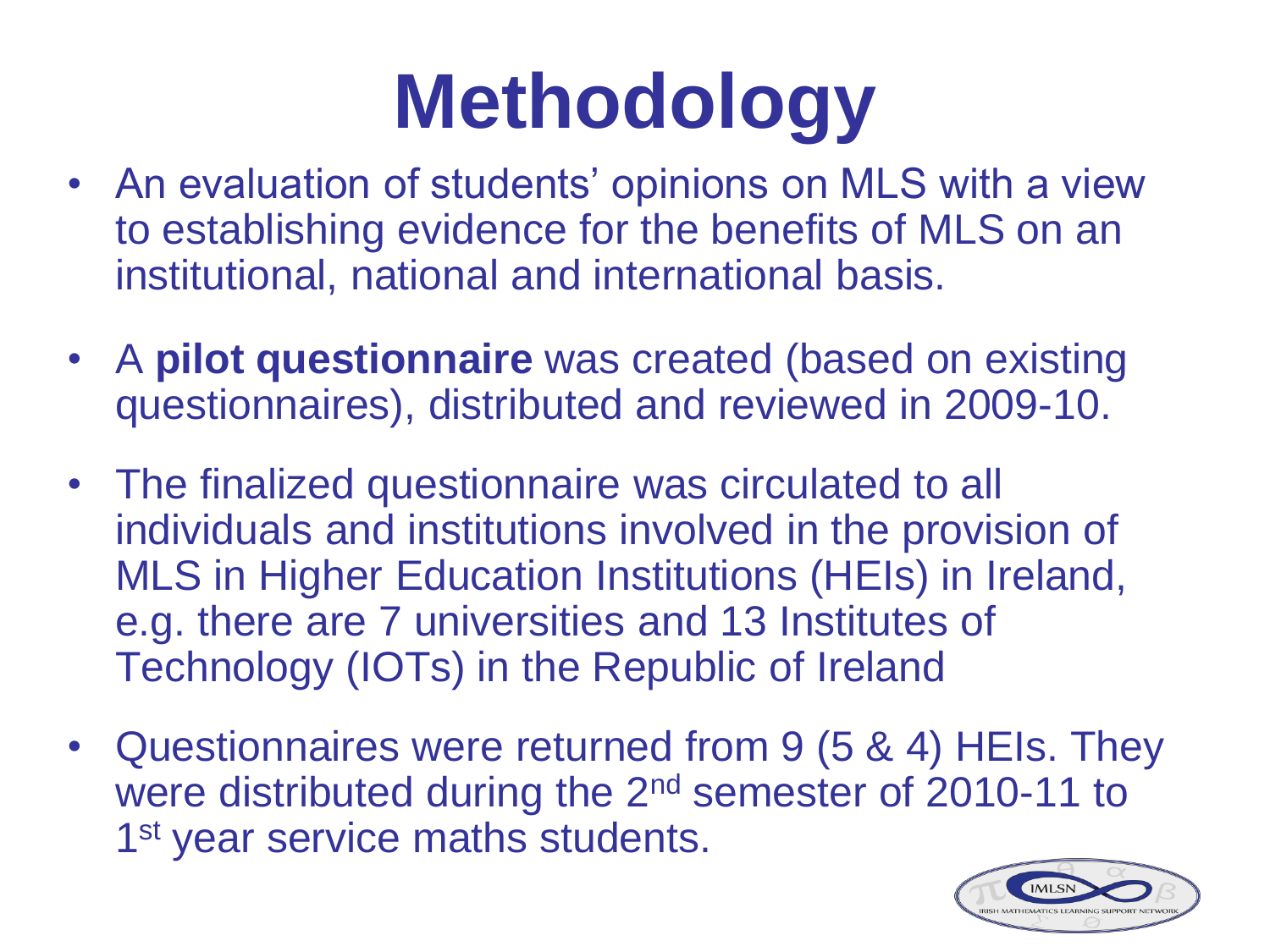### **The Questionnaire**

- Anonymous and paper-based;
- 17 questions in total, with a variety of multiple-choice, five-point Likert-scale, and open-ended questions.

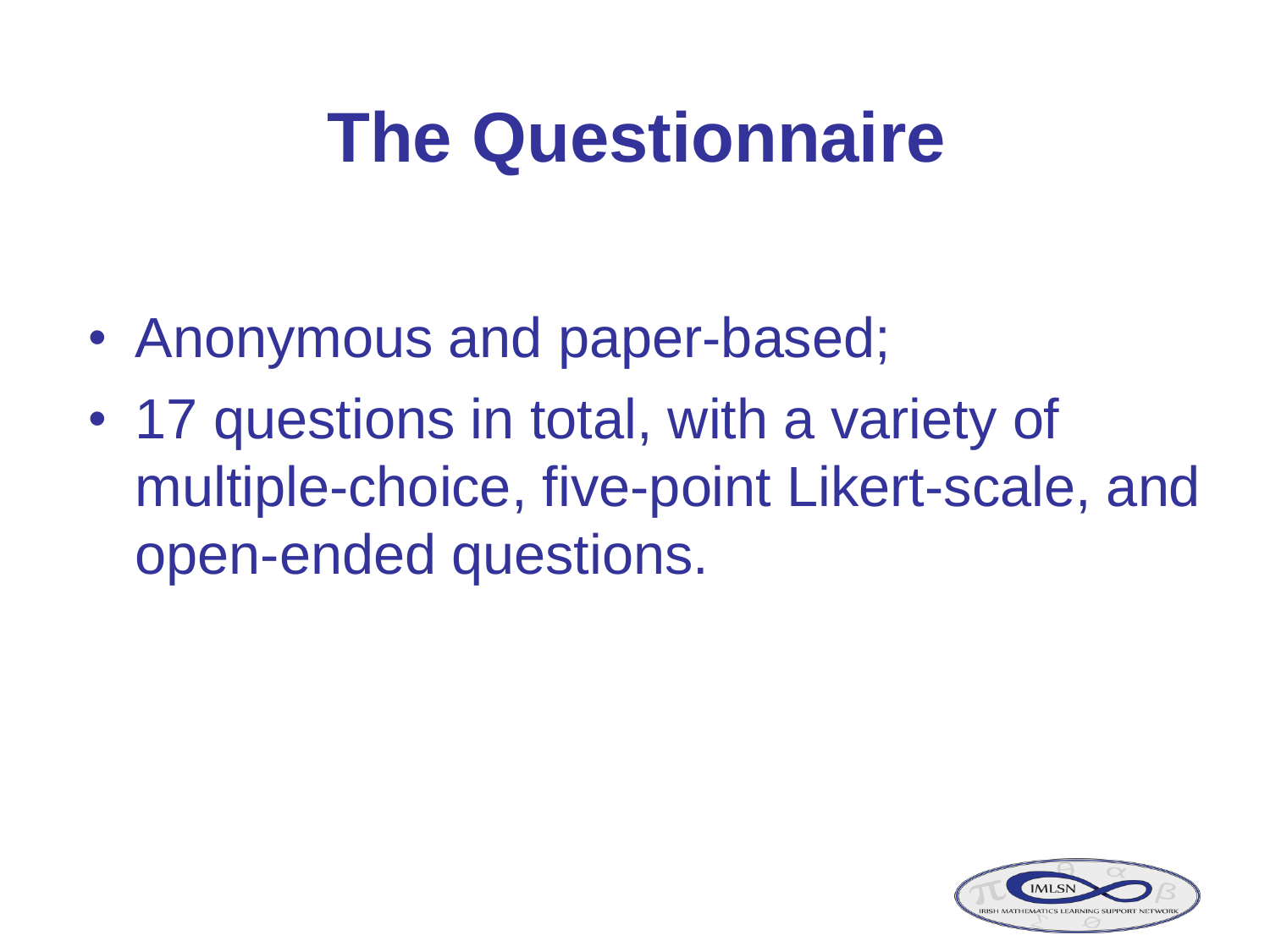### The Questionnaire - **3 sections**

- Section A: (Everyone)
	- Gather information regarding the respondents' background,
- Section B (For users of MLS)
	- Ascertain their levels of satisfaction with the services provided
	- Investigate their perception of the impact that MLS had on their mathematics education
- Section C: (For non-users of MLS )
	- Investigate the reasons why these students did not engage with the MLS available.
	- What might encourage them to use MLS

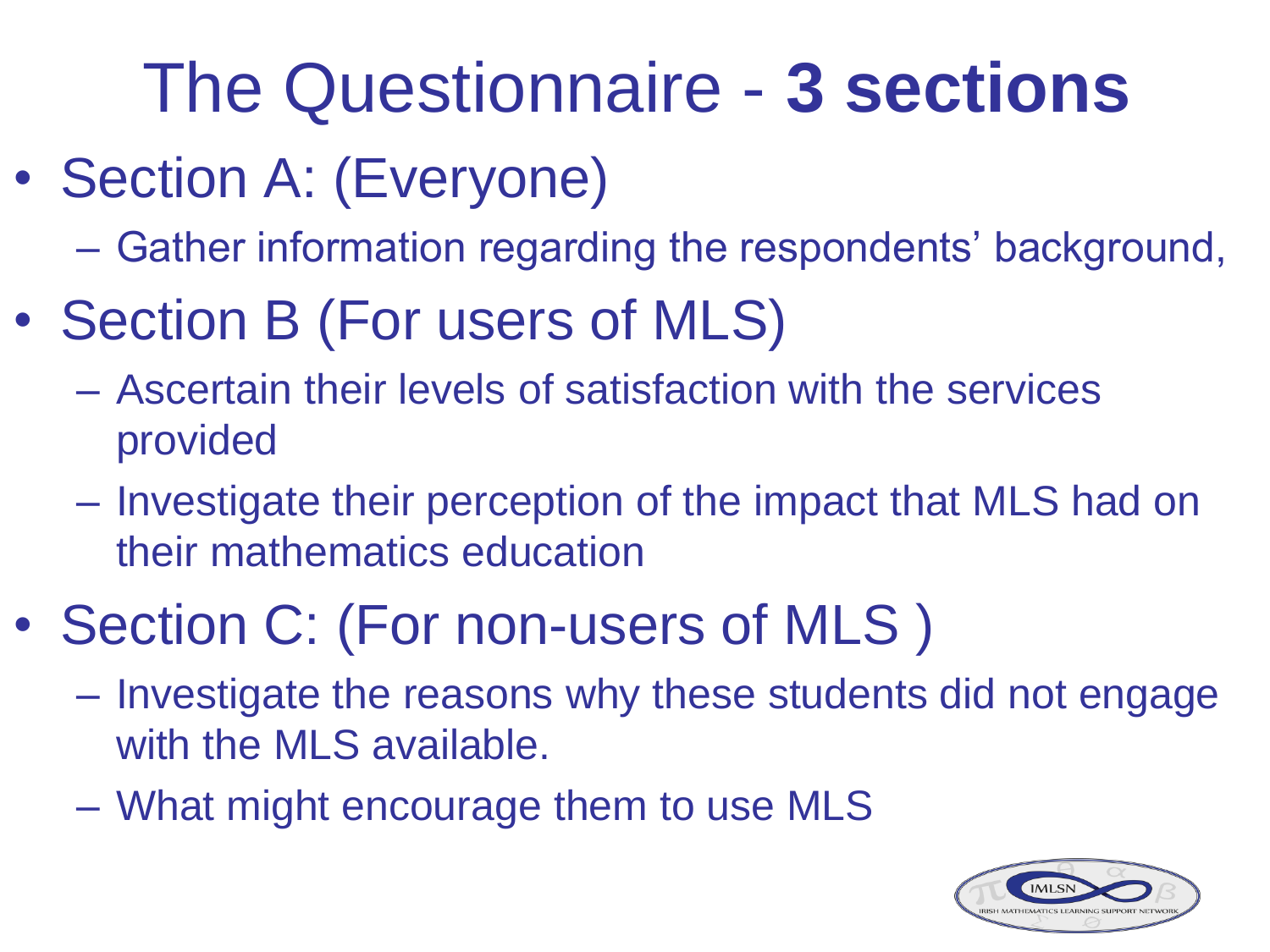### Profile of Respondents

**Gender of survey respondents** 



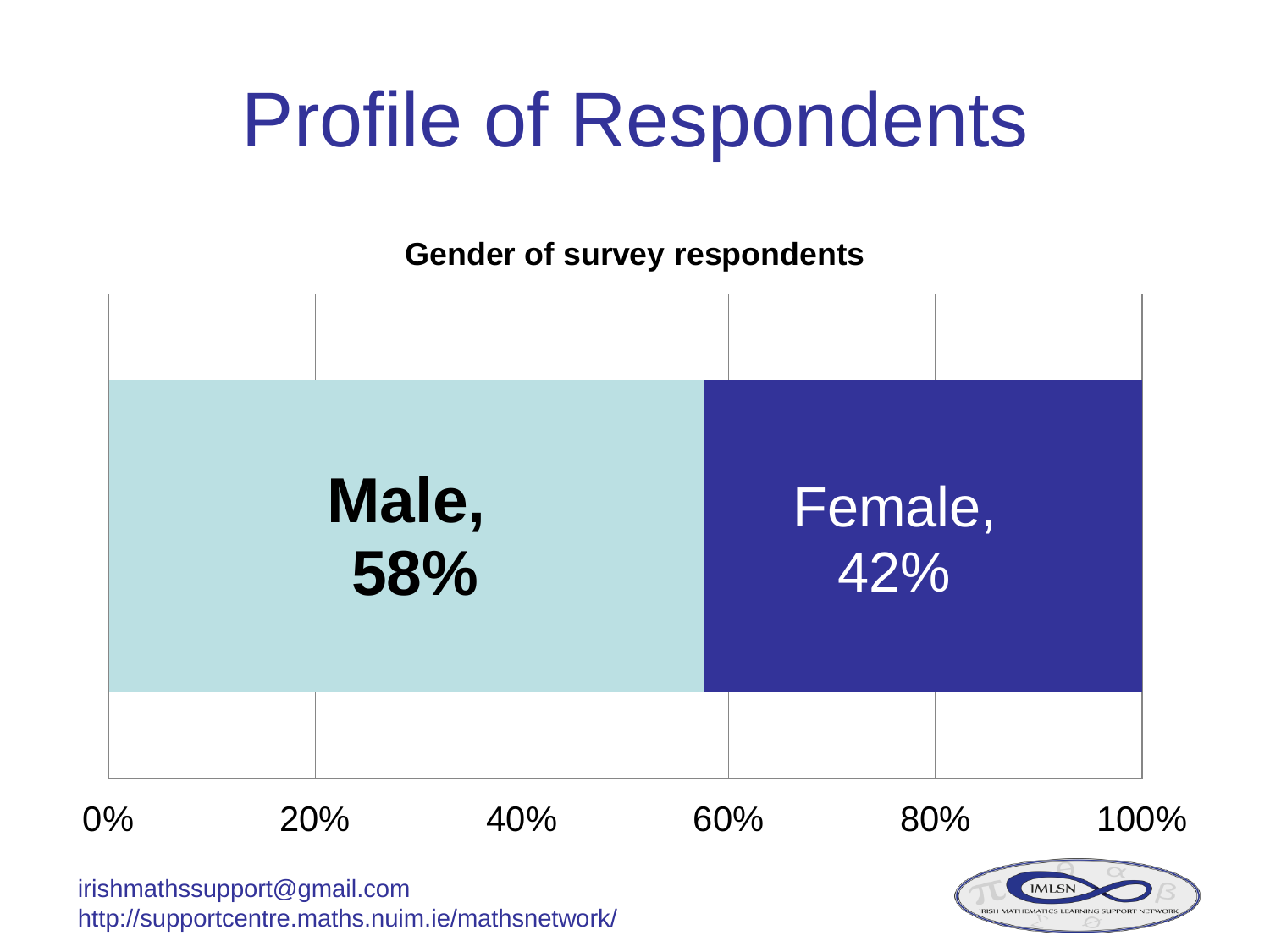### Breakdown of survey respondents by discipline area and gender.



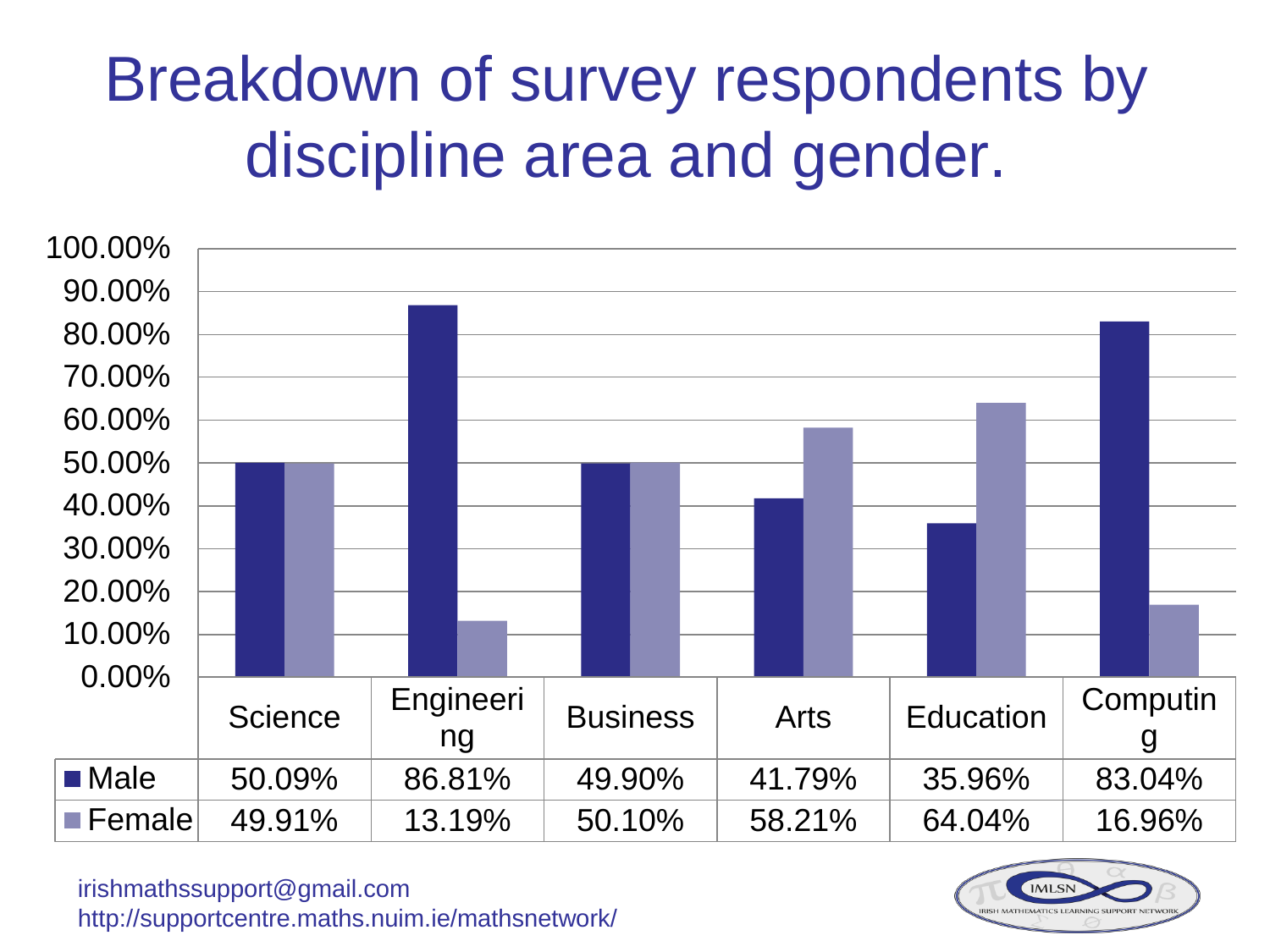# Leaving Certificate mathematics level of respondents ( n=1601)



|                            | $0.00\%$ | 20.00% | 40.00% | 60.00% | 80.00% | 100.00% |
|----------------------------|----------|--------|--------|--------|--------|---------|
|                            |          |        |        |        |        |         |
| <b>Higher Level LC</b>     |          |        |        | 33.79% |        |         |
| Ordinary Level LC          |          |        |        | 62.71% |        |         |
| <b>Foundation Level LC</b> |          |        |        | 1.12%  |        |         |
| ■ Other                    |          |        |        | 2.37%  |        |         |

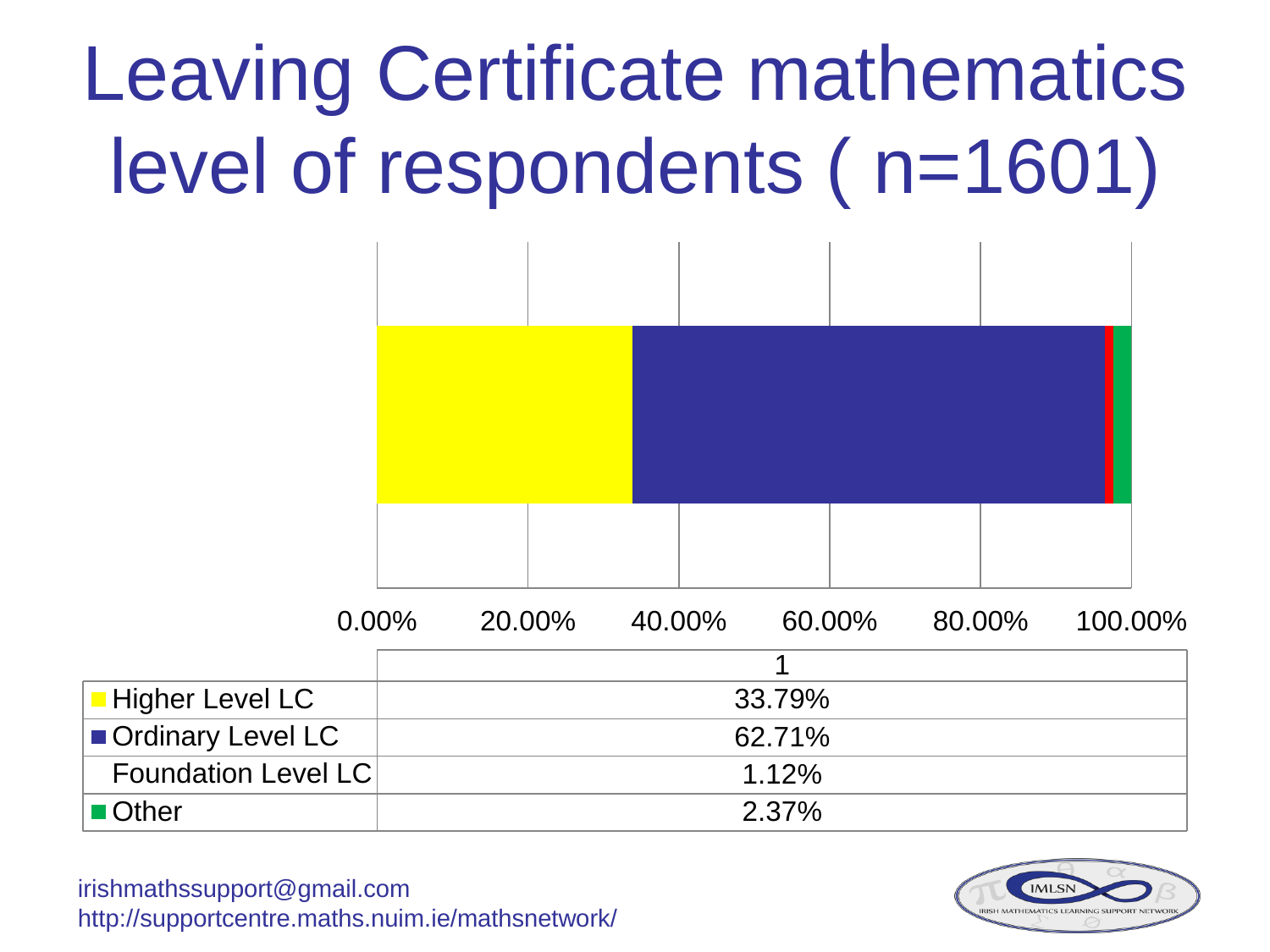## Focused Study of Mature Students

#### • Definitions:

- 'Mature Students' or 'Adult Learners'
	- a student that is 23 years of age or older on 1st January of the year of registration to third level education
- Traditional learners
	- learners who are under 23 years old and who are therefore engaging in their third level studies soon after completing their second level education
- Abbreviations:
	- MLS: Maths Learning Supports.

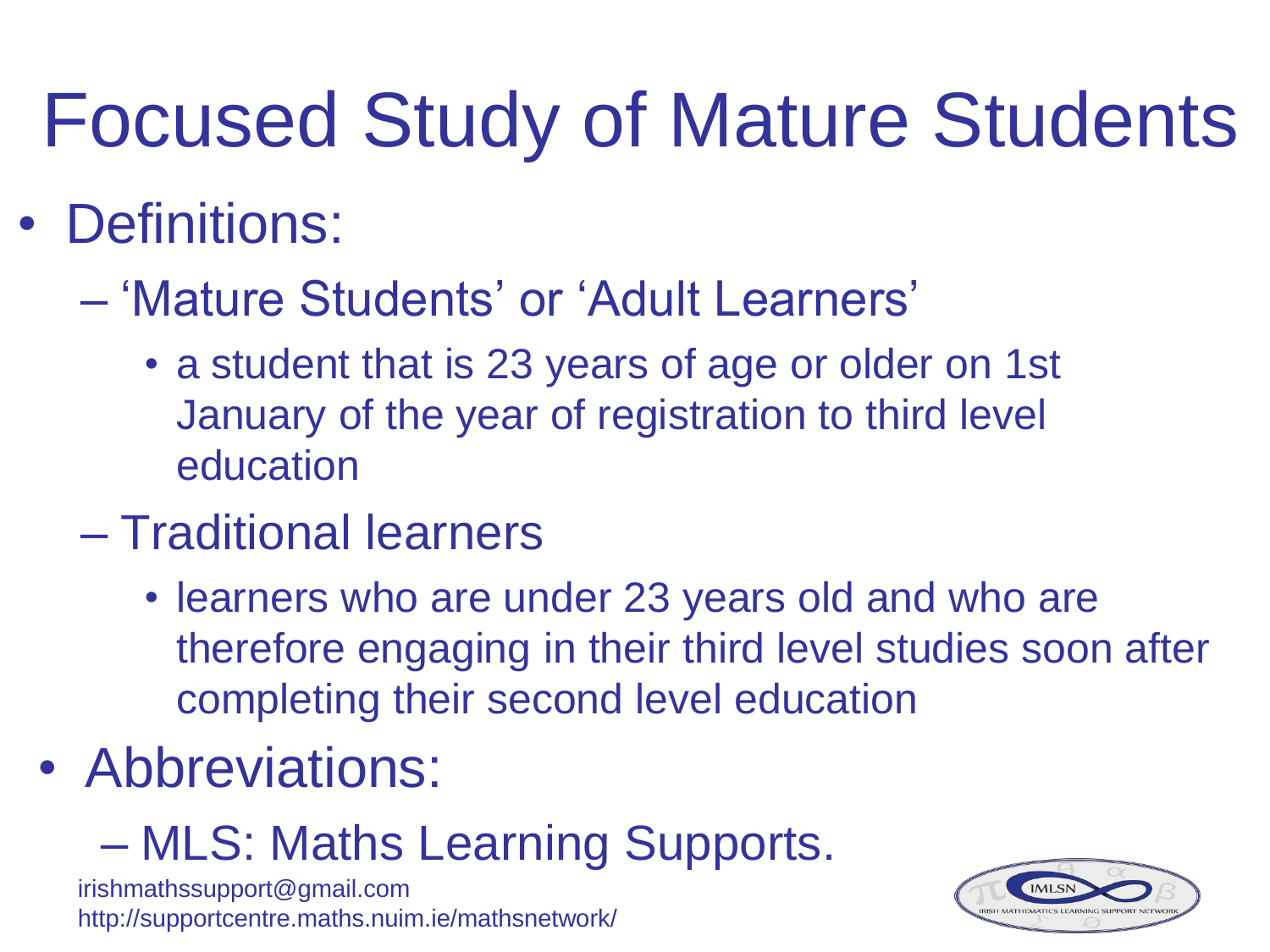## Literature Review

#### • **Diverse Cohort**

- not studied mathematics for a long time
- may not have sat the Leaving Certificate examination at all

### • **Challenges facing Mature Students**

- under-preparation
- maths anxiety and lack confidence in their mathematical abilities : fear of the subject

#### • **Motivational advantage**

- highly motivated reason for studying
- autonomous and reflective learners

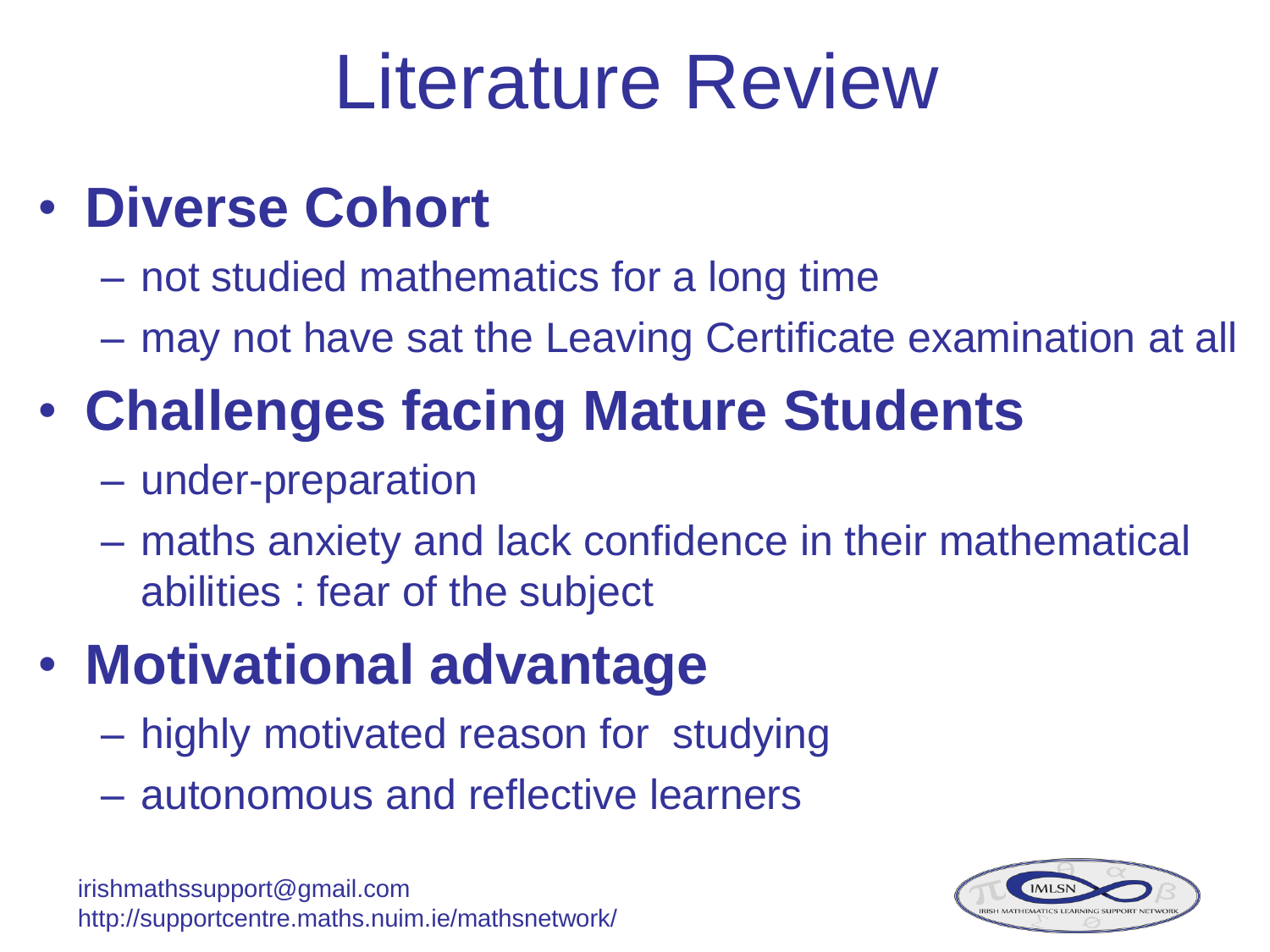### **Questions**

1. What are the motivational factors of Mature Students who seek MLS?

2. Why do some Mature Students of mathematics not seek MLS?

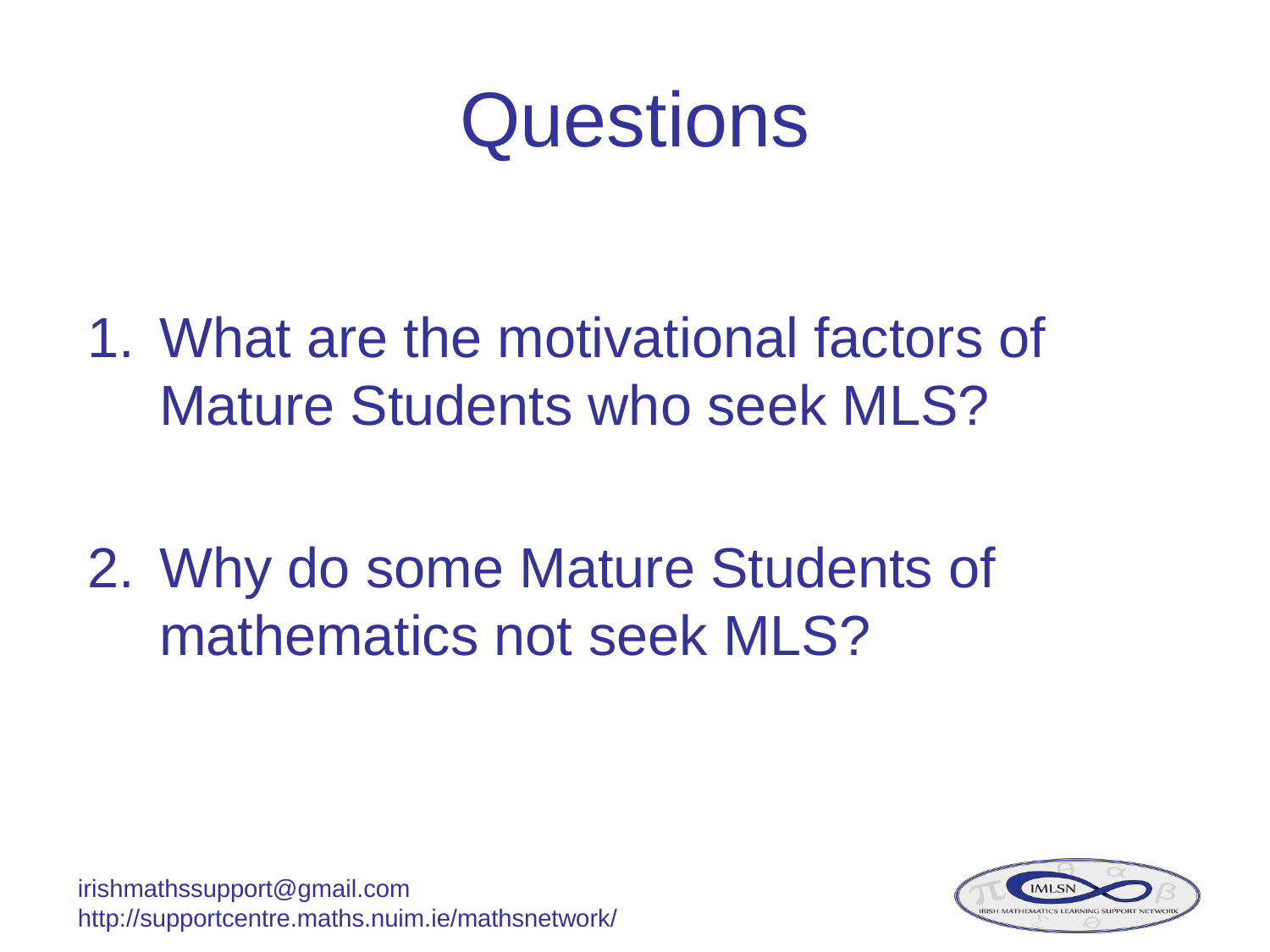### **PROFILE OF MATURE STUDENTS IN THE SURVEY**

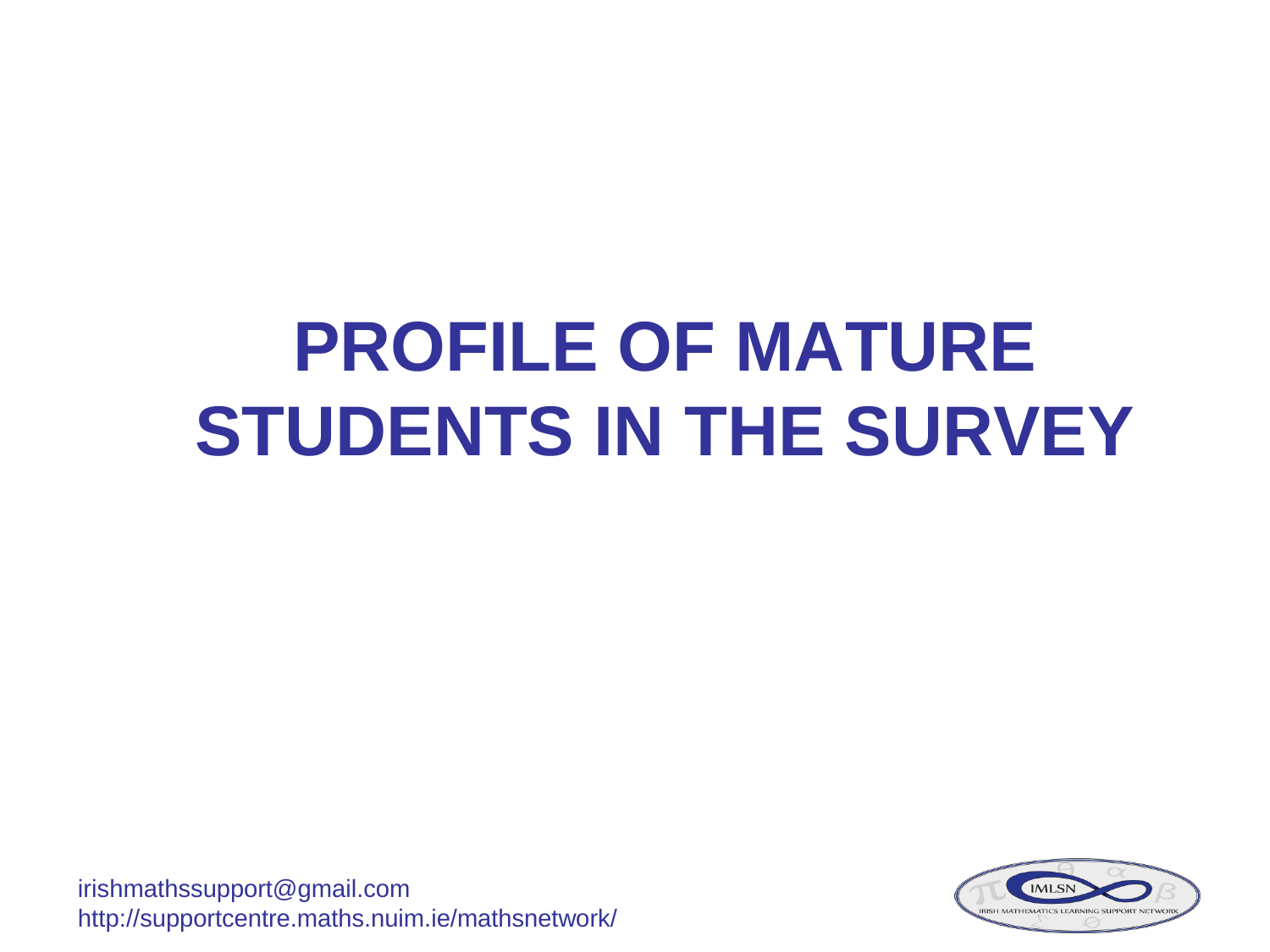## Survey -Mature Students

- 221 mature student respondents
- 13.53% of the overall respondents
- 91% of mature students were on fulltime courses

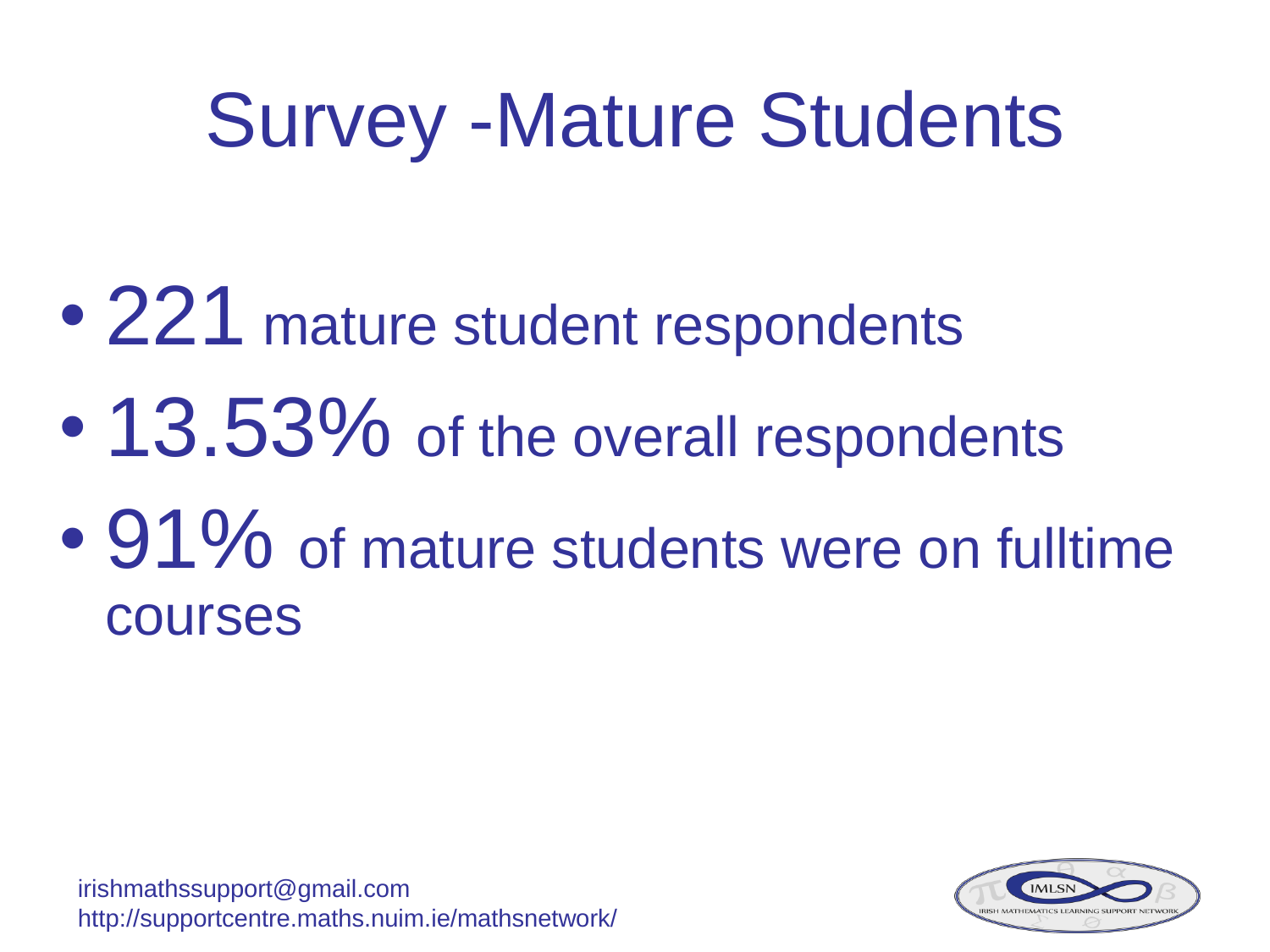



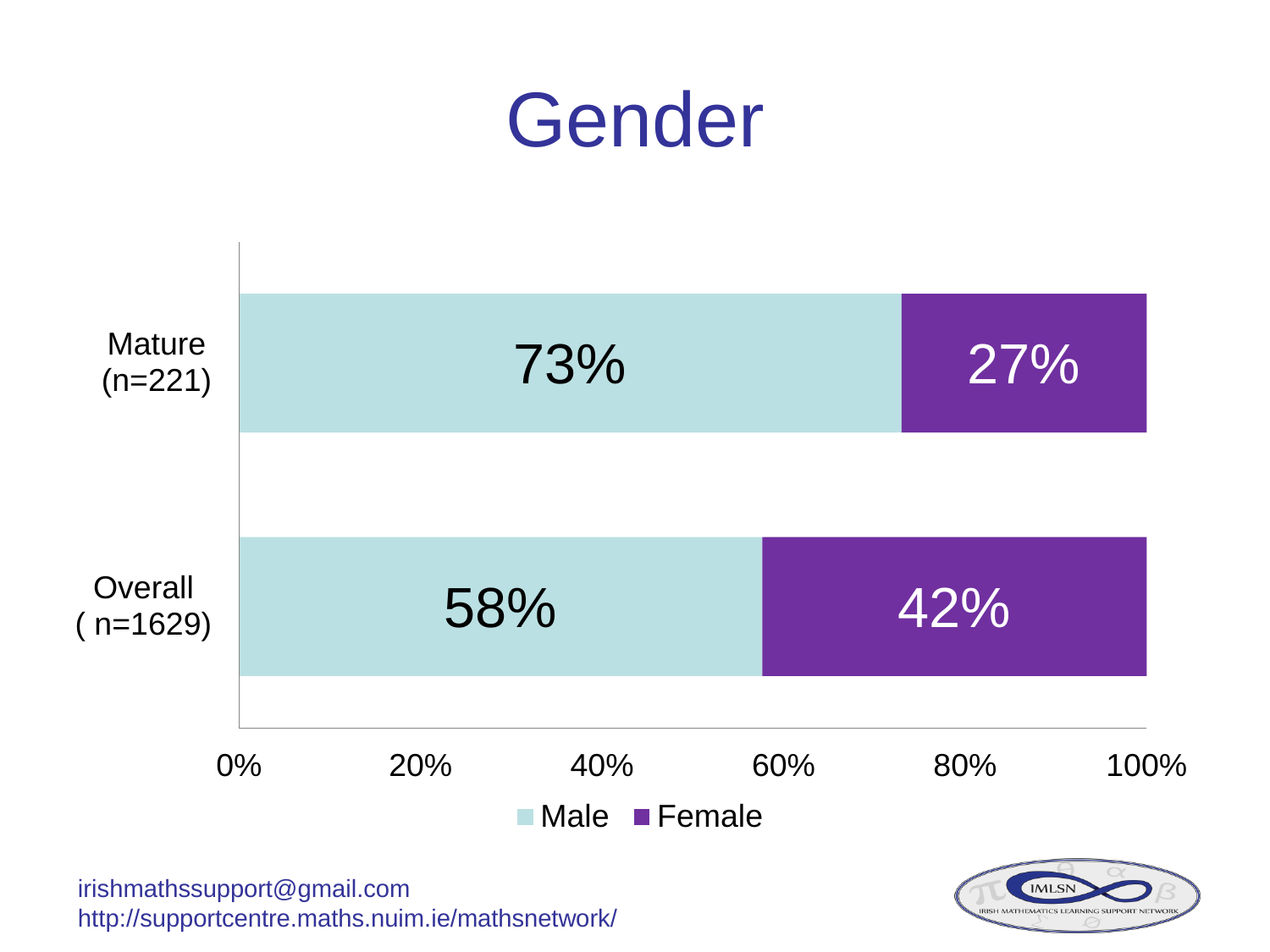#### Degree Programmes of Mature Students and of overall survey respondents.



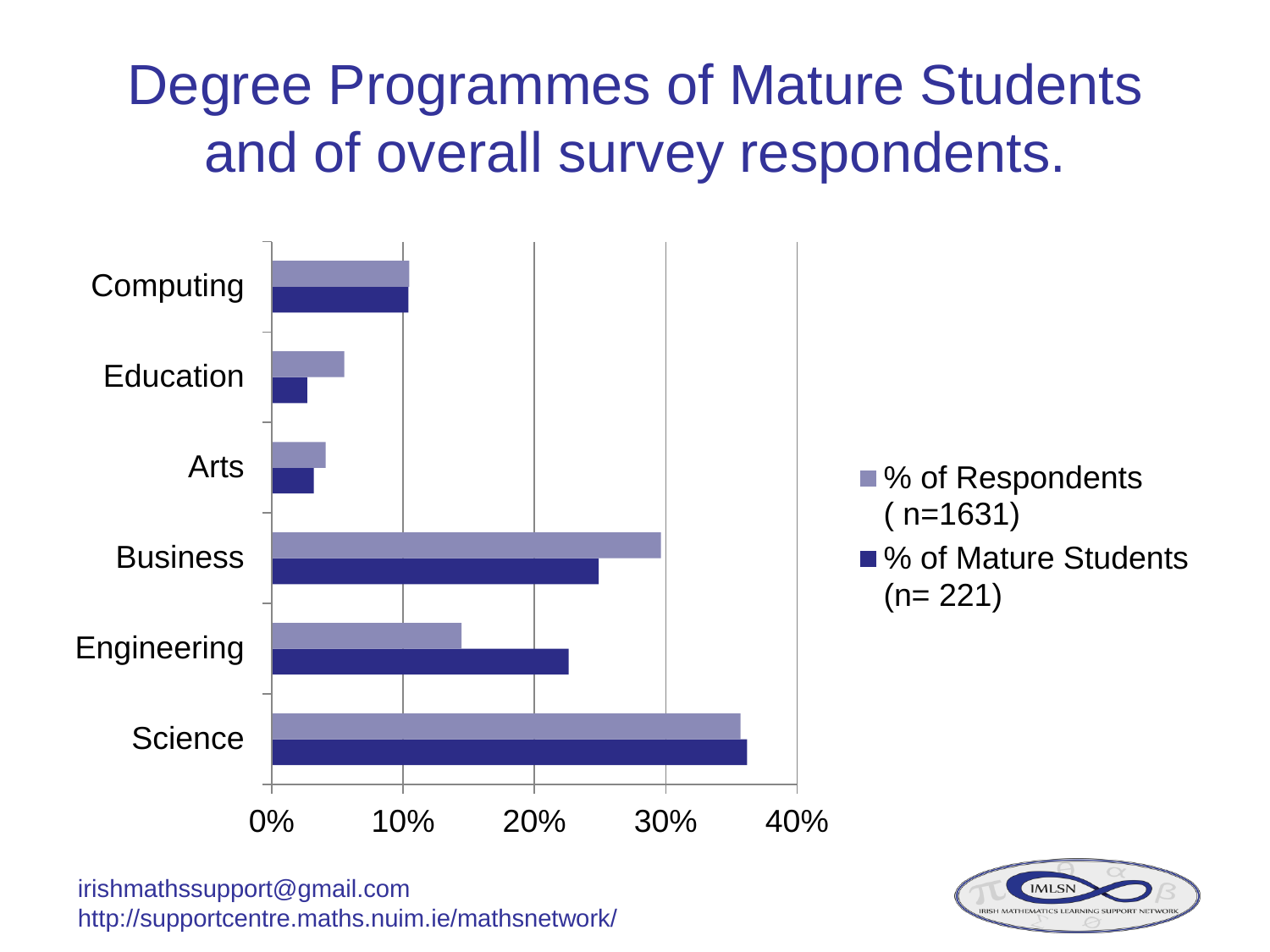## Leaving Certificate levels of Mature Students



0.00% 20.00% 40.00% 60.00% 80.00%100.00%120.00%

| $\blacksquare$ Higher Level LC | $9.90\%$ |
|--------------------------------|----------|
| Ordinary Level LC              | 73.76%   |
| <b>E</b> Foundation Level LC   | 4.46%    |
| $\blacksquare$ Other           | 11.88%   |

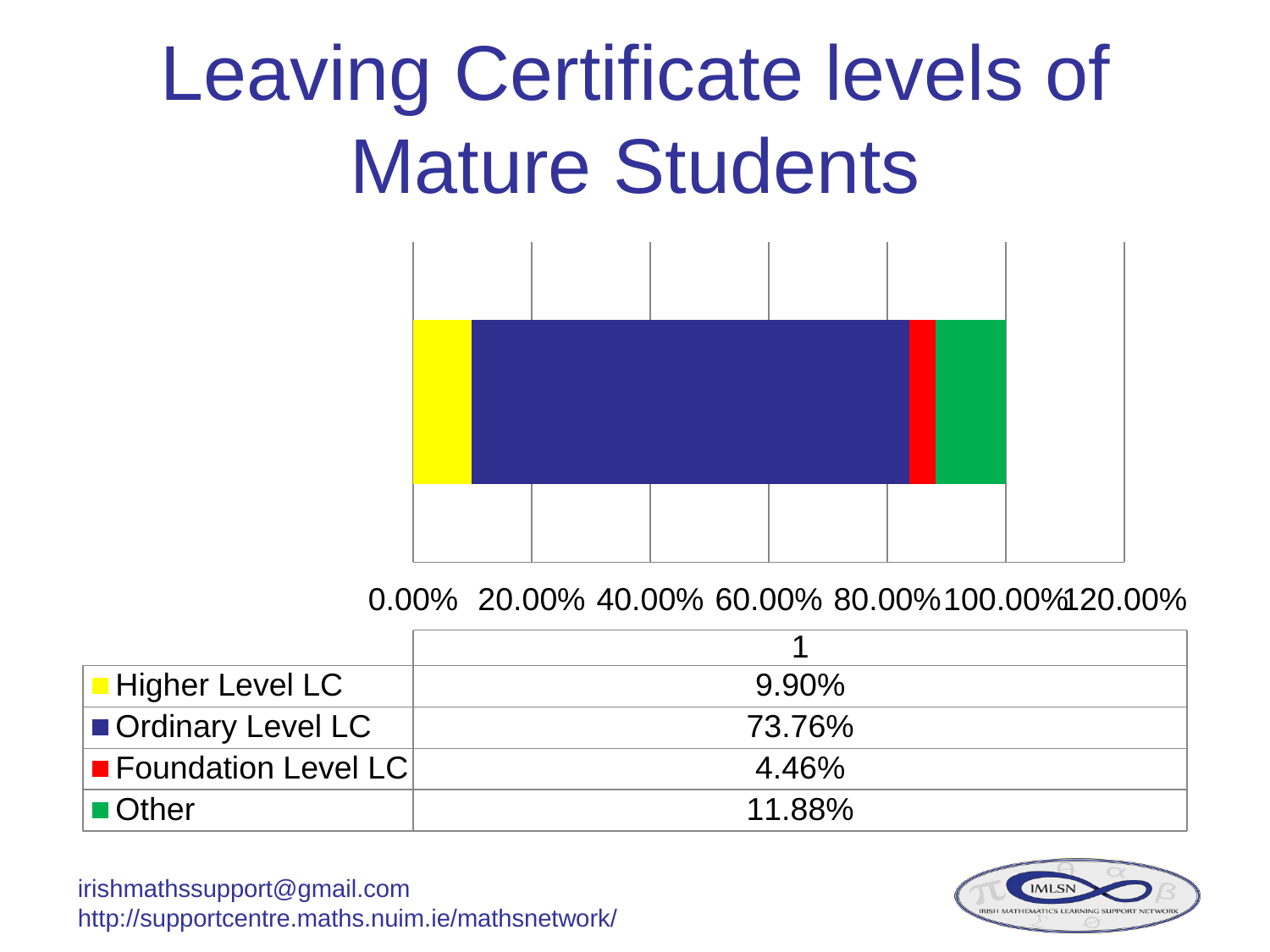# Comparison of Mathematical attainment prior to entry.



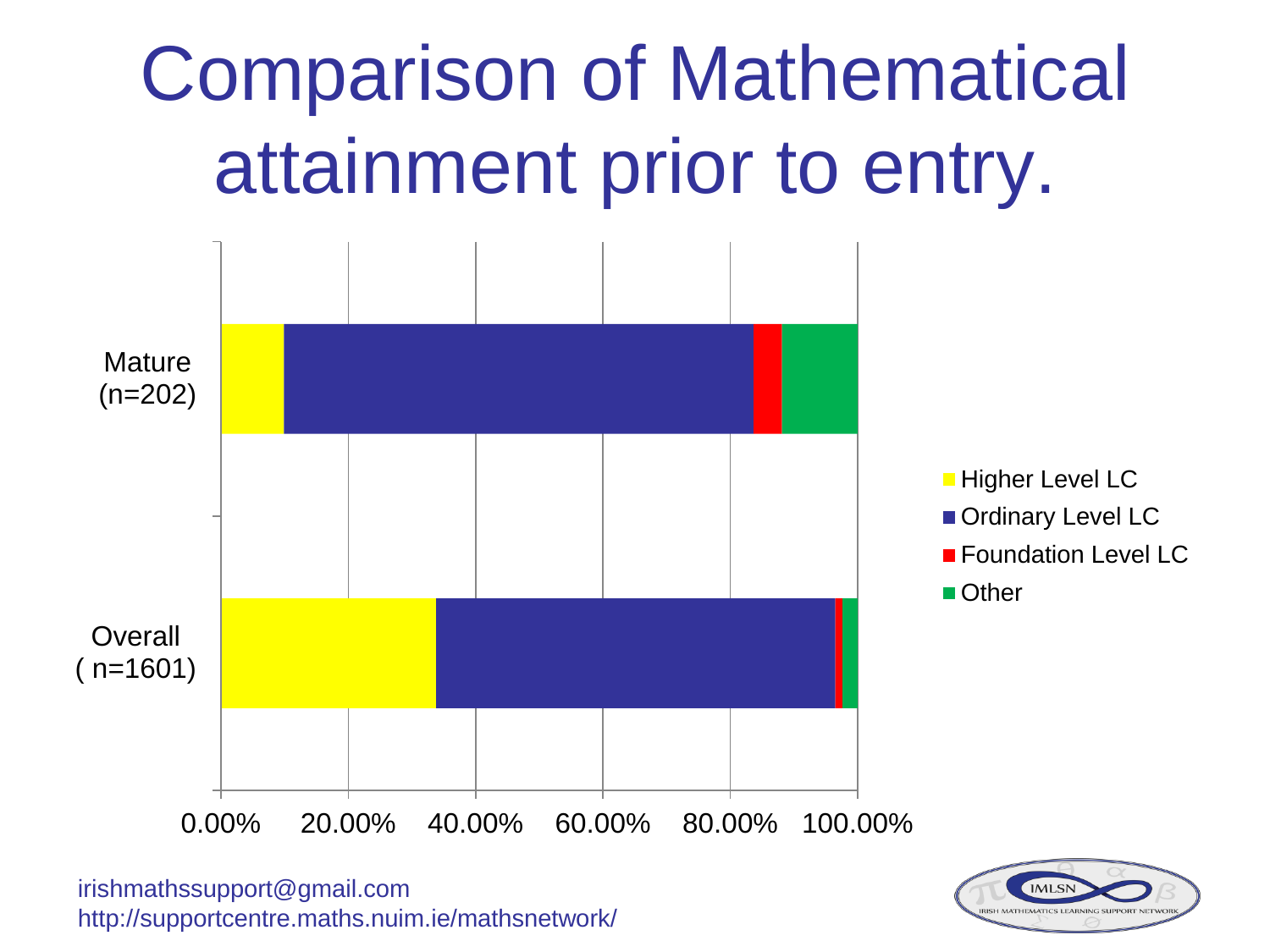### **USERS OF MLS**

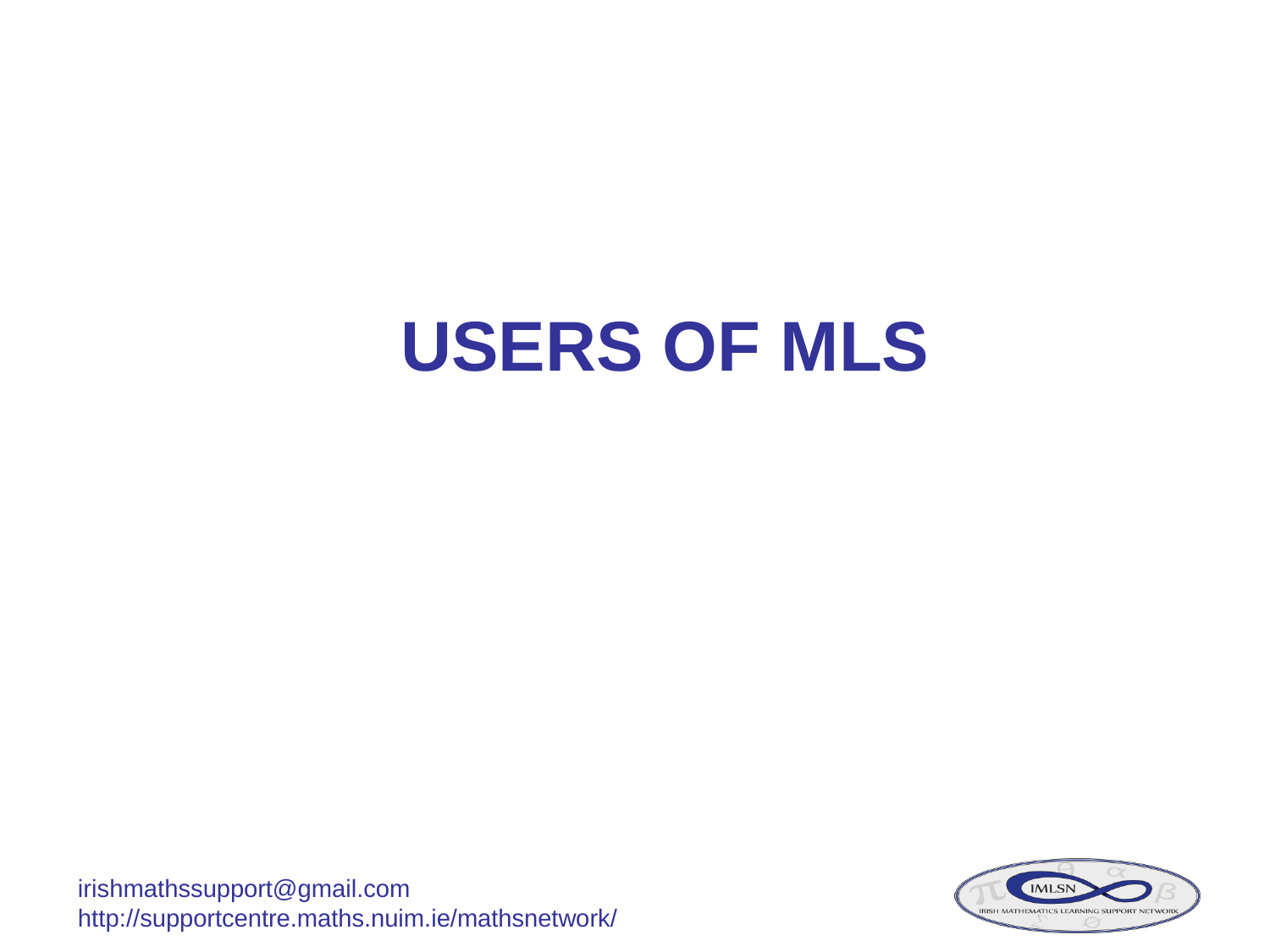### **Mature Students and Use of MLS**

|                                               | <b>Used MLS</b> | <b>Did not avail of MLS</b> |                      |
|-----------------------------------------------|-----------------|-----------------------------|----------------------|
|                                               |                 | Did not need help           | <b>Other Reasons</b> |
| <b>Mature</b><br><b>students</b><br>$(n=221)$ | 61.5%           | 17%                         | 21.5%                |
| <b>Overall</b><br>population<br>$(n = 1633)$  | 32.2%           | 33.3%                       | 34.5%                |

Statistical significant association between type of students and use of MLS (p<0.001 Chi-Square test)

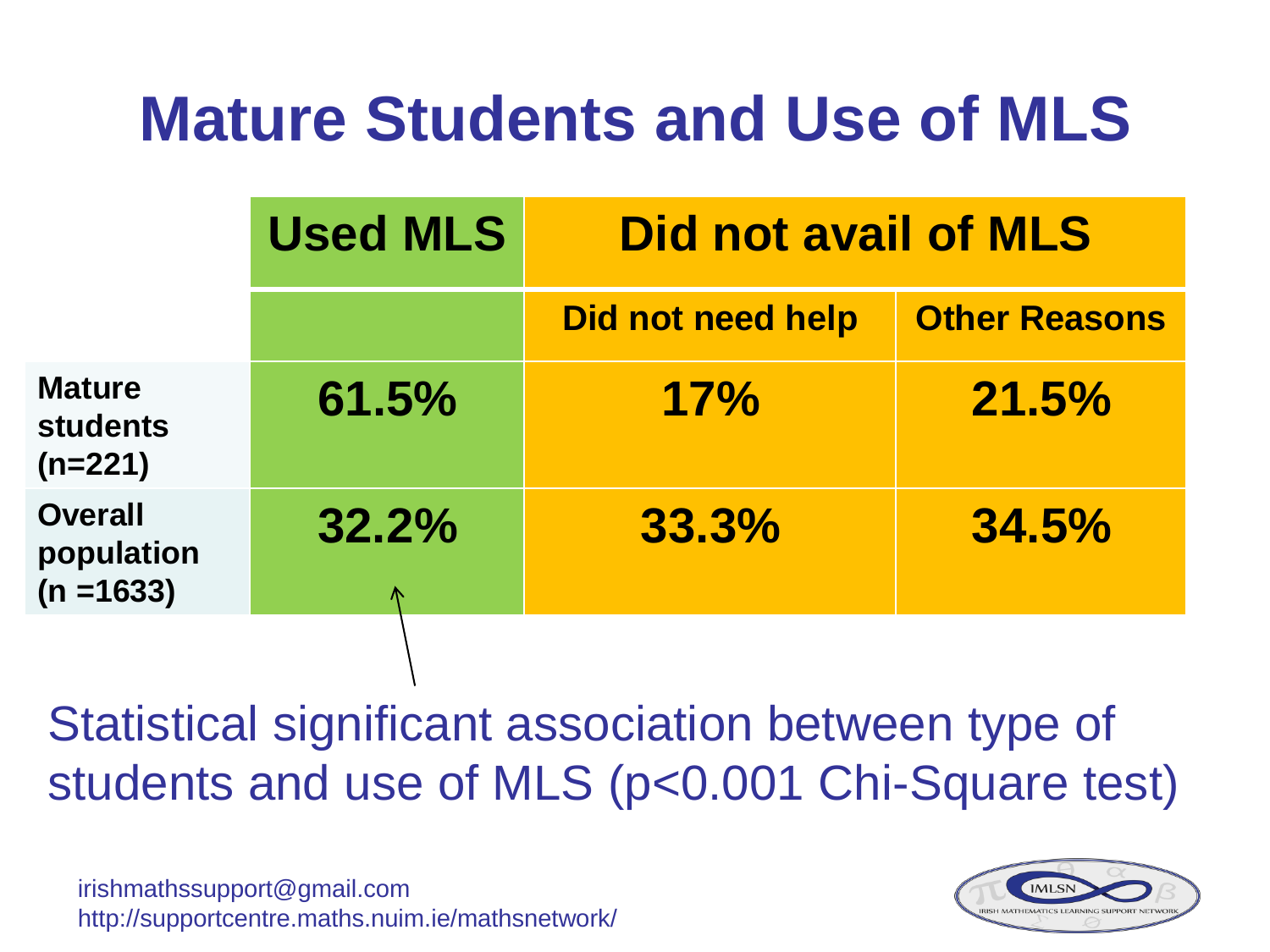# Mature V Traditional students use of MLS by gender



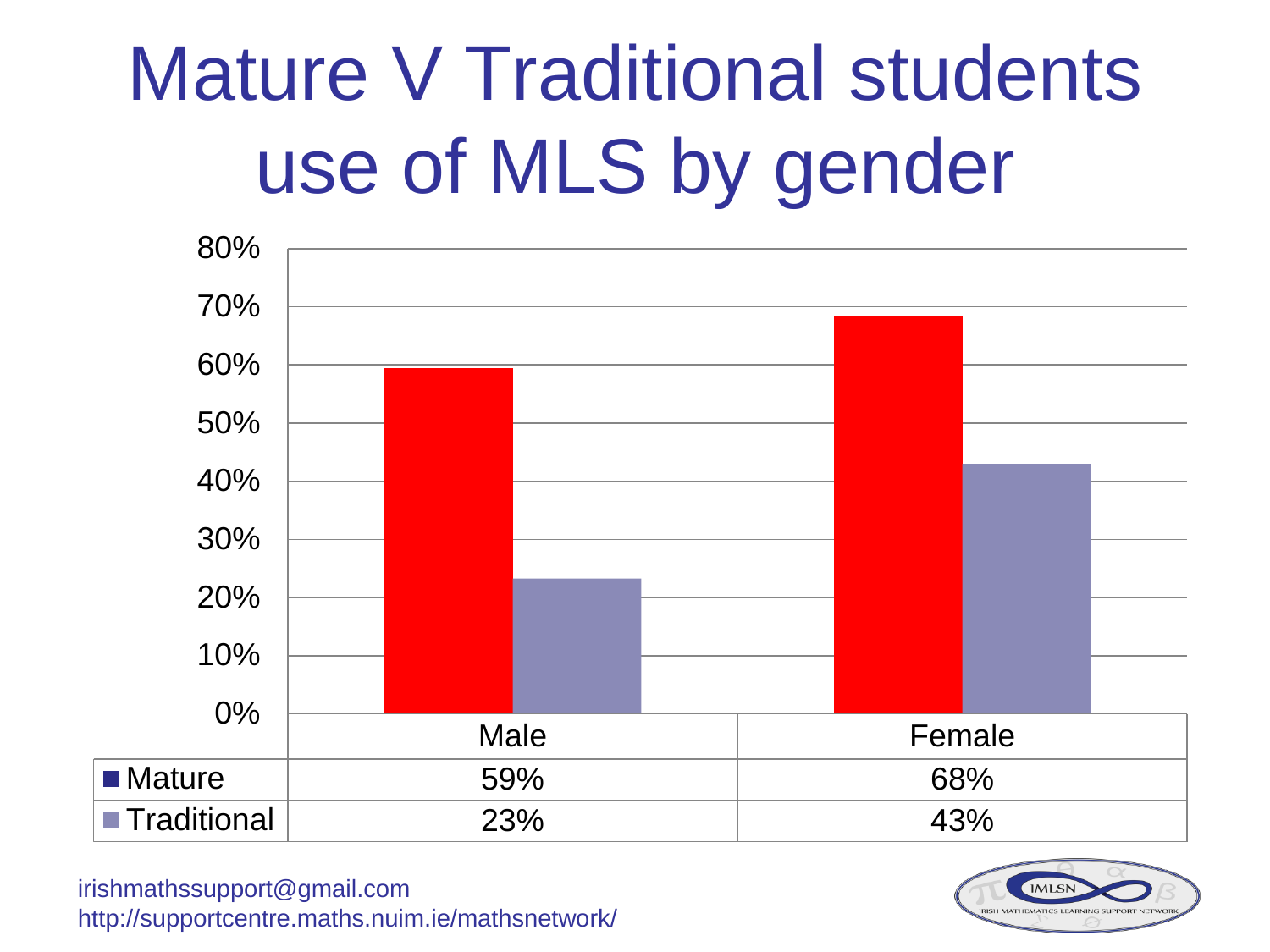#### *Comparison of Mathematics Leaving Certificate level of*

*mature Students users and non-users of MLS. (n=202)*



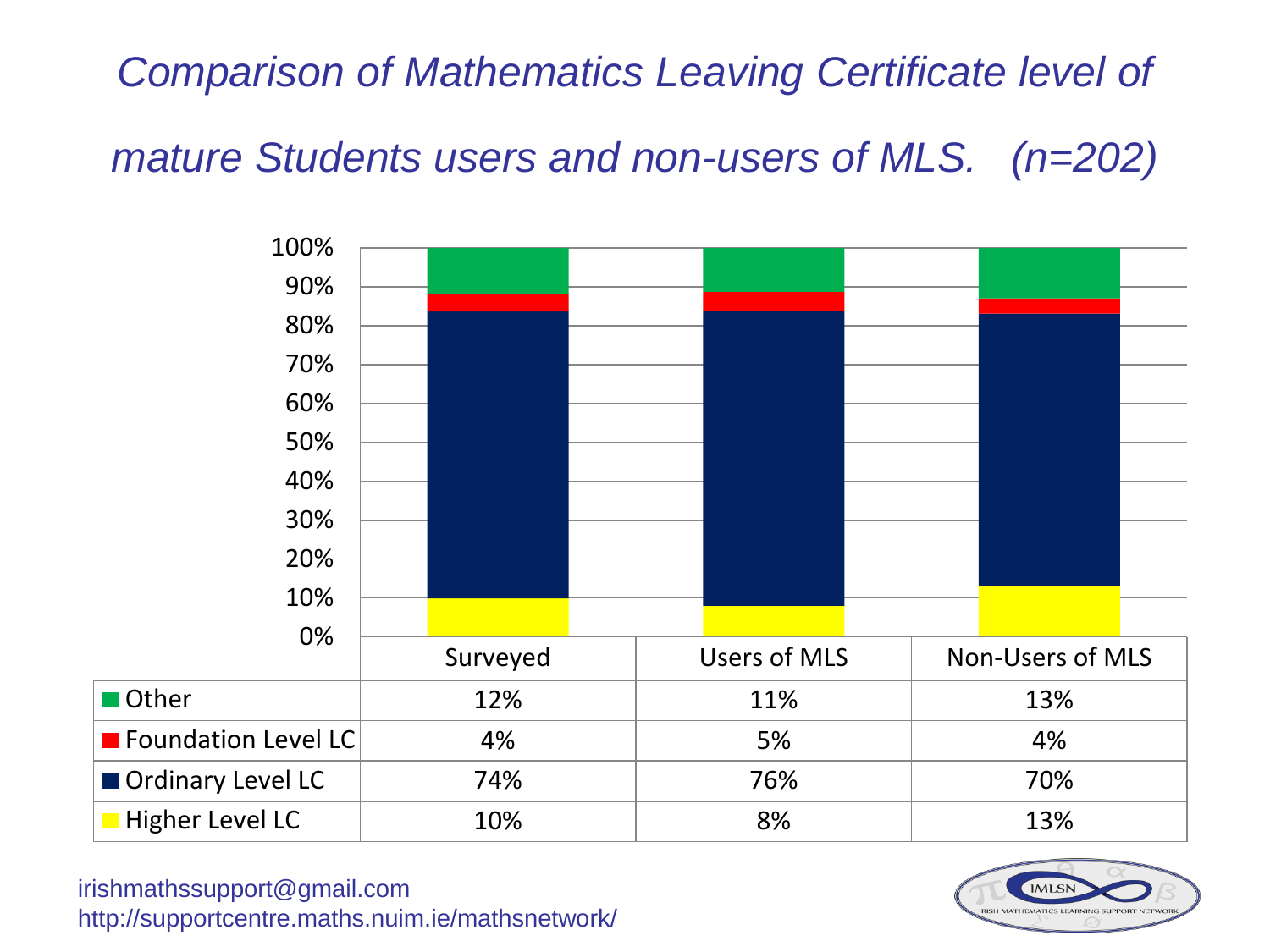#### Degree Programme choice of all Mature Students and Mature Student users



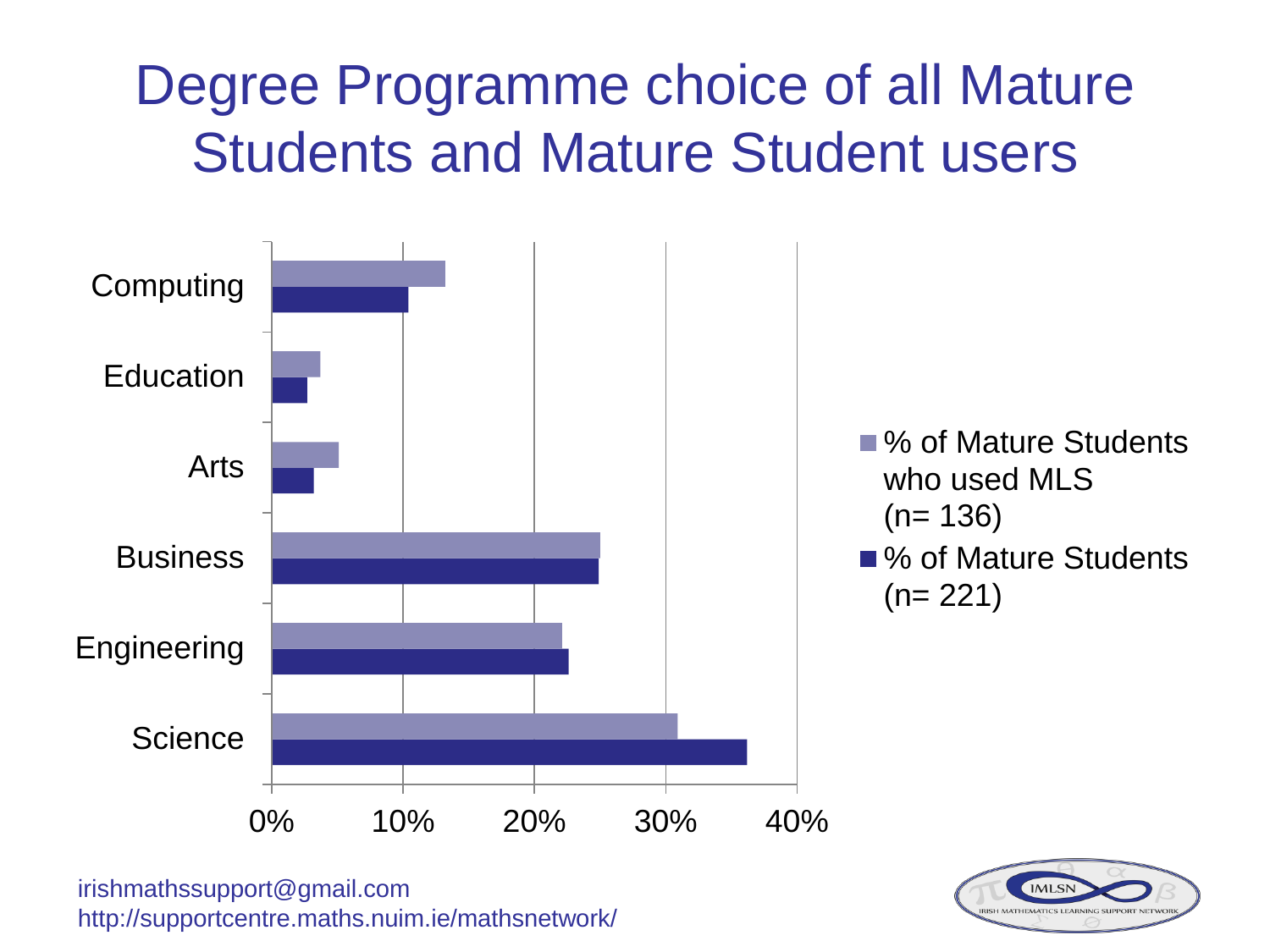#### **Mature Student reasons for first using MLS**

| <b>Categories of comments</b>                                                                                                                                                                   | <b>Frequency of</b><br>comments<br>$(n=122)$ |
|-------------------------------------------------------------------------------------------------------------------------------------------------------------------------------------------------|----------------------------------------------|
| Assignments/Exams: Looking for help with specific aspect of<br>coursework assessment during the semester (upcoming test, assignment) or attending for<br>revision or prep for end of term exams | 14%                                          |
| Extra help                                                                                                                                                                                      | 39%                                          |
| Improve Understanding: Positive comments about attending to try<br>to improve or gain better understanding                                                                                      | 6%                                           |
| <b>Mathematics Difficult</b>                                                                                                                                                                    | 3%                                           |
| Background/Ability: Comment about being away from Maths for<br>a while prior to entry (from mature students) or comment suggesting poor<br>confidence in maths ability                          | 20%                                          |
| Struggling                                                                                                                                                                                      | 9%                                           |
| Time went: Comment about time the students went but with no further<br>information about why they used MLS                                                                                      | 11%                                          |
| irishmathssupport@gmail.com<br>http://supportcentre.maths.nuim.ie/mathsnetwork/                                                                                                                 | <b>IMLS</b>                                  |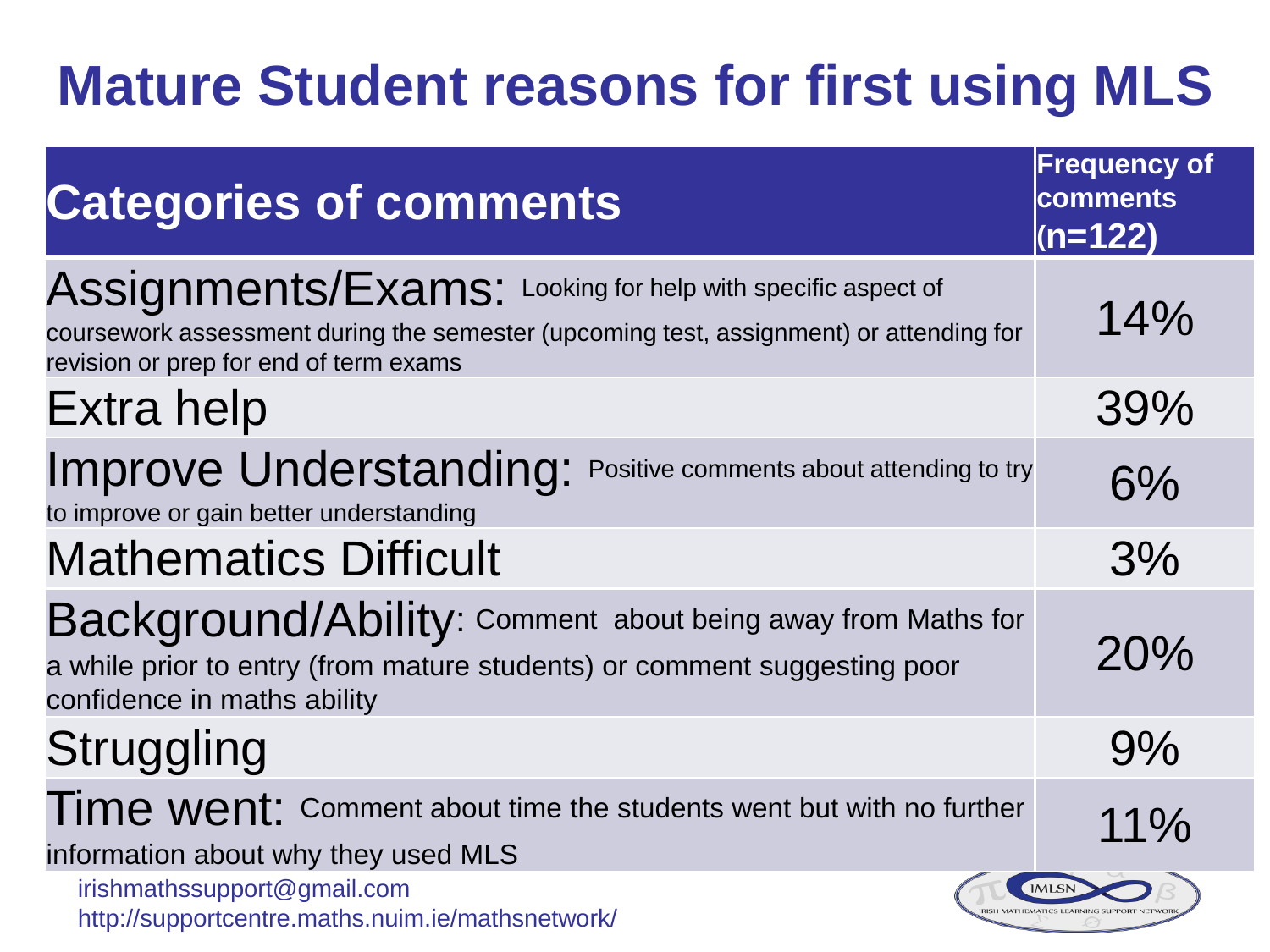# **Reasons for first using MLS:**

**comparison of Mature Student reasons and overall responses**



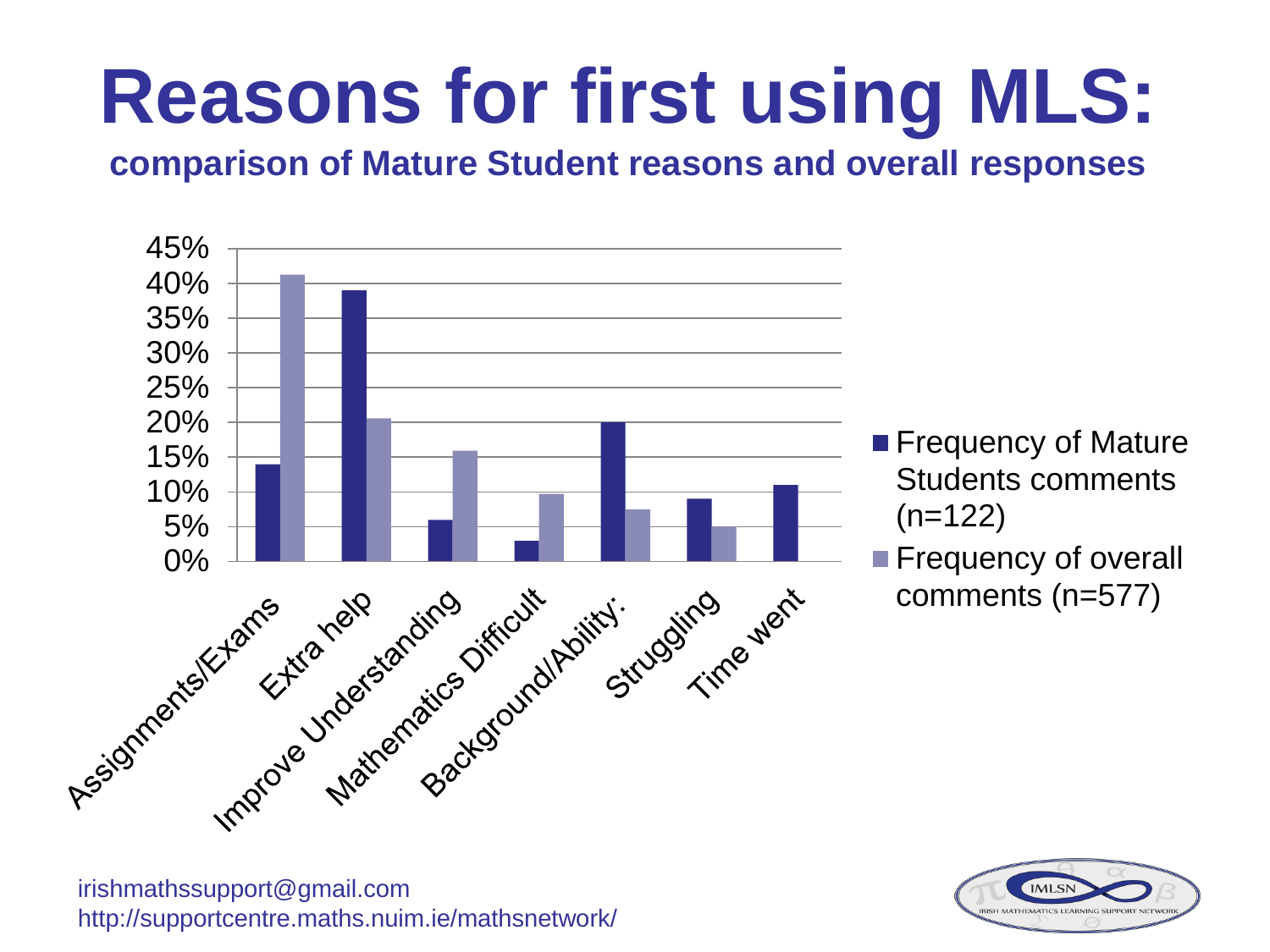#### **Reasons for first using MLS:**

| comparison of Mature Student reasons and overall responses |                                                                            |                                            |  |
|------------------------------------------------------------|----------------------------------------------------------------------------|--------------------------------------------|--|
| <b>Categories of</b><br>comments                           | <b>Frequency of</b><br><b>Mature Students</b><br>comments (n=122)  (n=577) | <b>Frequency of</b><br>overall comments    |  |
| Assignments/Exams:                                         | 14%                                                                        | 41%                                        |  |
| <b>Extra help</b>                                          | 39%                                                                        | 21%                                        |  |
| <b>Improve Understanding:</b>                              | 6%                                                                         | 16%                                        |  |
| <b>Mathematics Difficult</b>                               | 3%                                                                         | 10%                                        |  |
| <b>Background/Ability:</b>                                 | 20%                                                                        | 7%                                         |  |
| <b>Struggling</b>                                          | 9%                                                                         | 5%                                         |  |
| <b>Time went:</b><br>irishmathssupport@gmail.com           | 11%                                                                        | IRISH MATHEMATICS LEARNING SUPPORT NETWORK |  |
| http://supportcentre.maths.nuim.ie/mathsnetwork/           |                                                                            |                                            |  |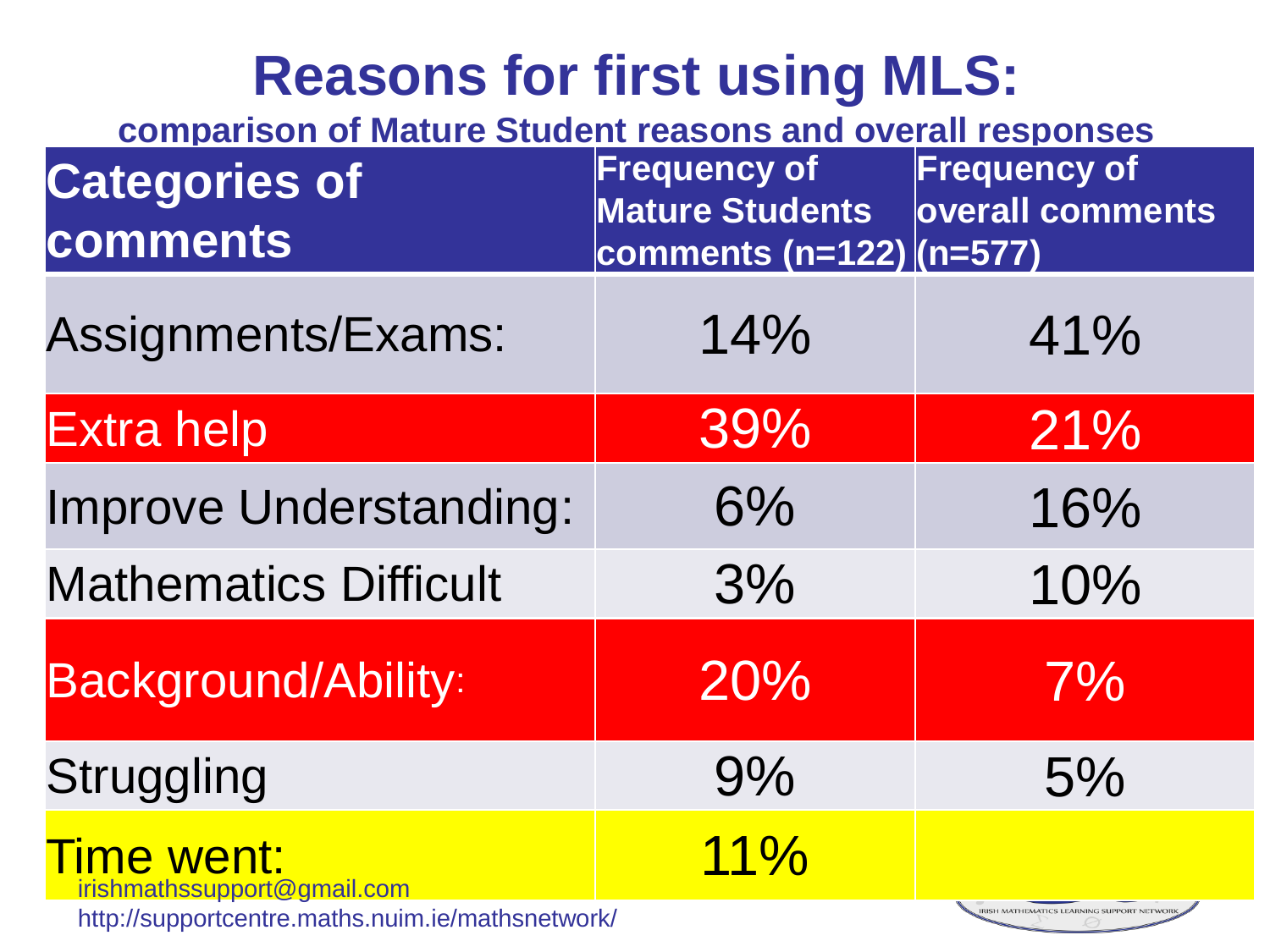### **Reasons for first using MLS:**

**comparison of Mature Student reasons and overall responses**

- more likely to comment that:
	- look for help as they have a long time away or suggesting poor confidence in their mathematical ability
	- seek general extra help
	- are struggling
- less likely to comment that:
	- seek help specifically to get help with specific coursework assessment or revision for tests
	- attend MLS to improve or gain better understanding
	- state they find Mathematics difficult

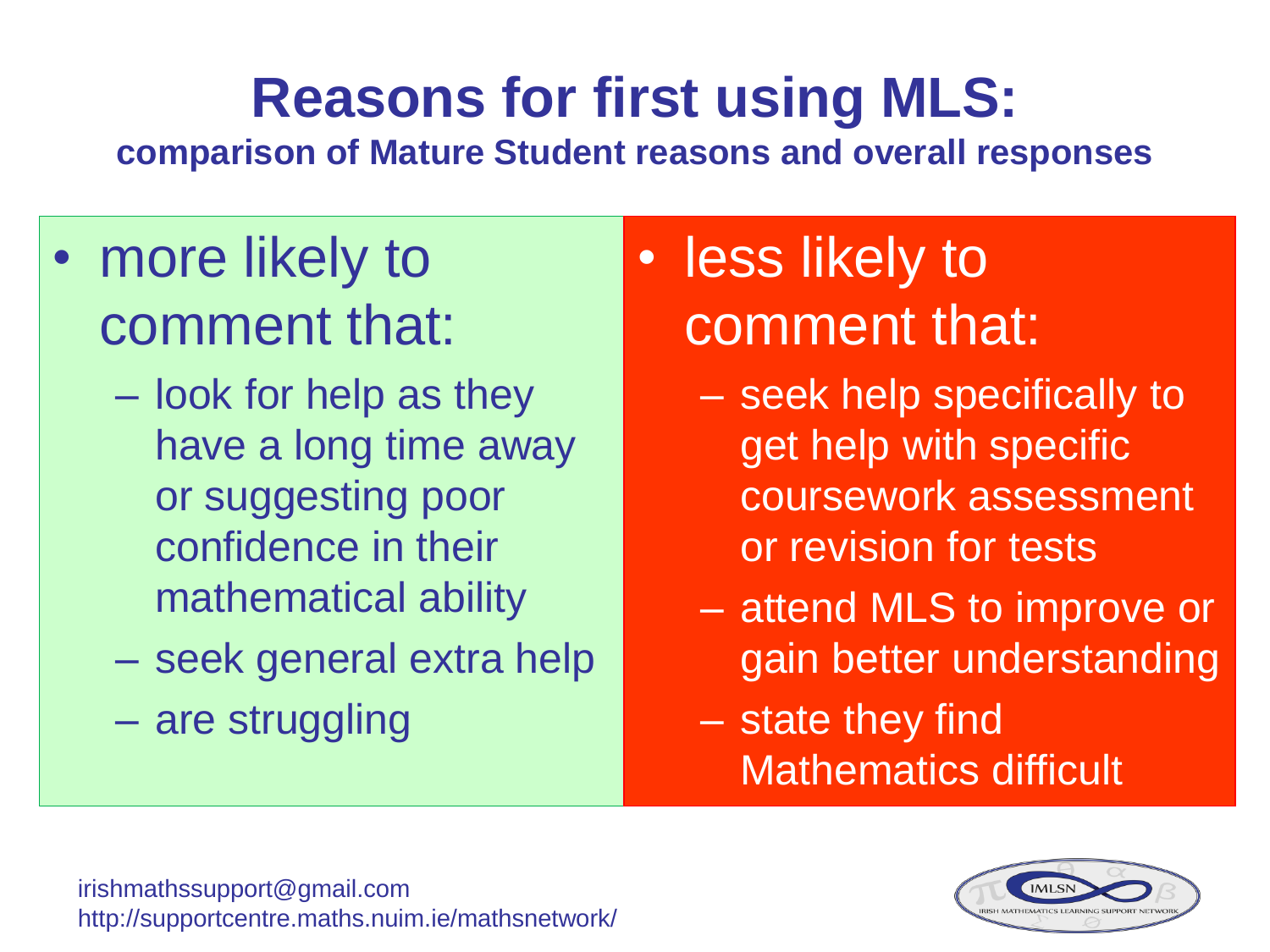### **RATING OF MLS SERVICES BY MATURE STUDENT USERS OF MLS**

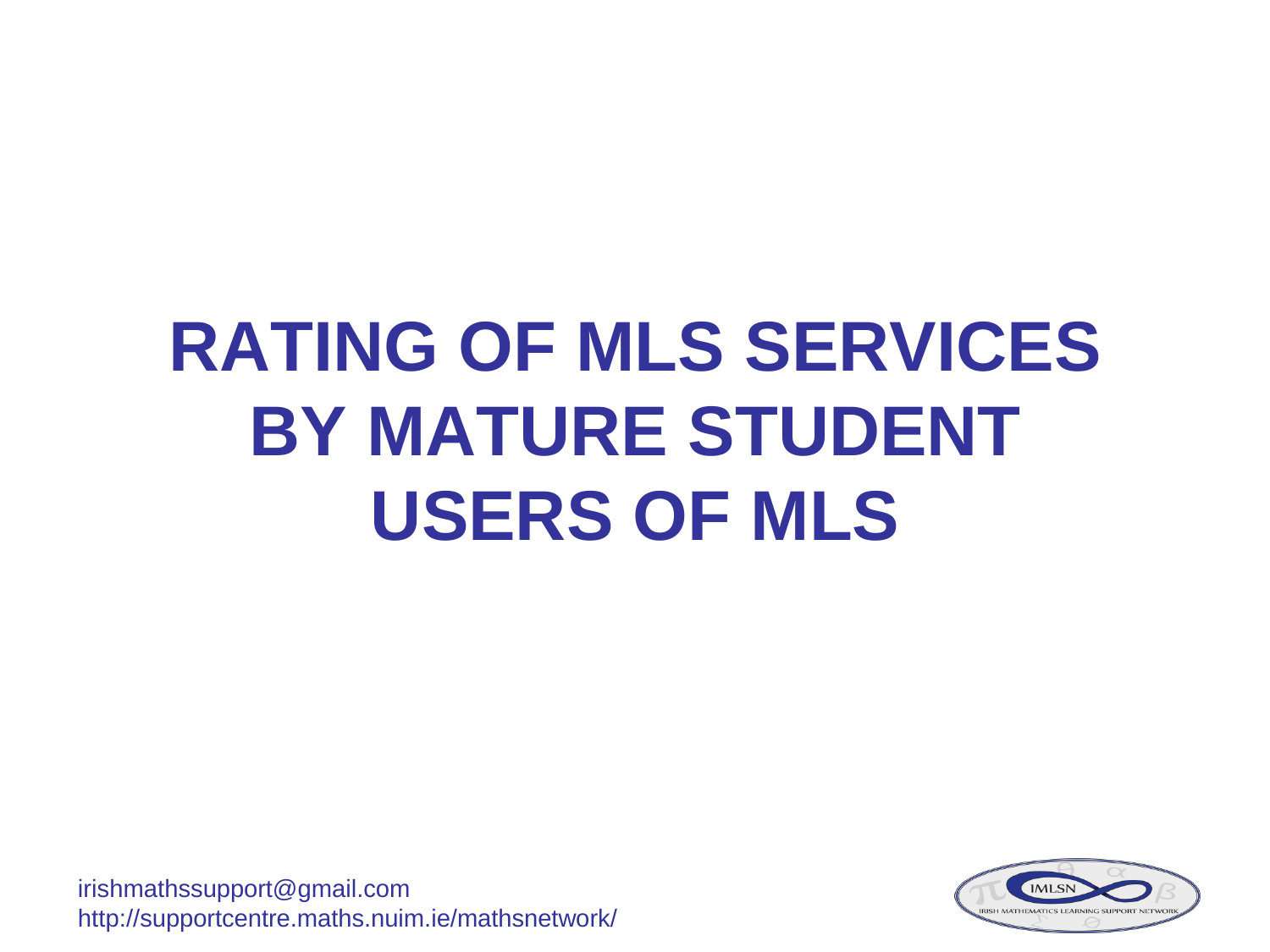## MLS services and HEIs in which they were available.

| <b>Support</b><br>available                            | <b>Number of the 9 HEIs</b><br>offering each service | <b>No. of respondents</b><br>availing of the<br>services. |
|--------------------------------------------------------|------------------------------------------------------|-----------------------------------------------------------|
| <b>Drop-In Centre</b>                                  |                                                      | 519                                                       |
| <b>ICT</b> enabled<br>Support                          | 8                                                    | 268                                                       |
| <b>Topical or Exam</b><br><b>Revision</b><br>Workshops | 6                                                    | 232                                                       |
| <b>Support Tutorials</b>                               | 3                                                    | 101                                                       |

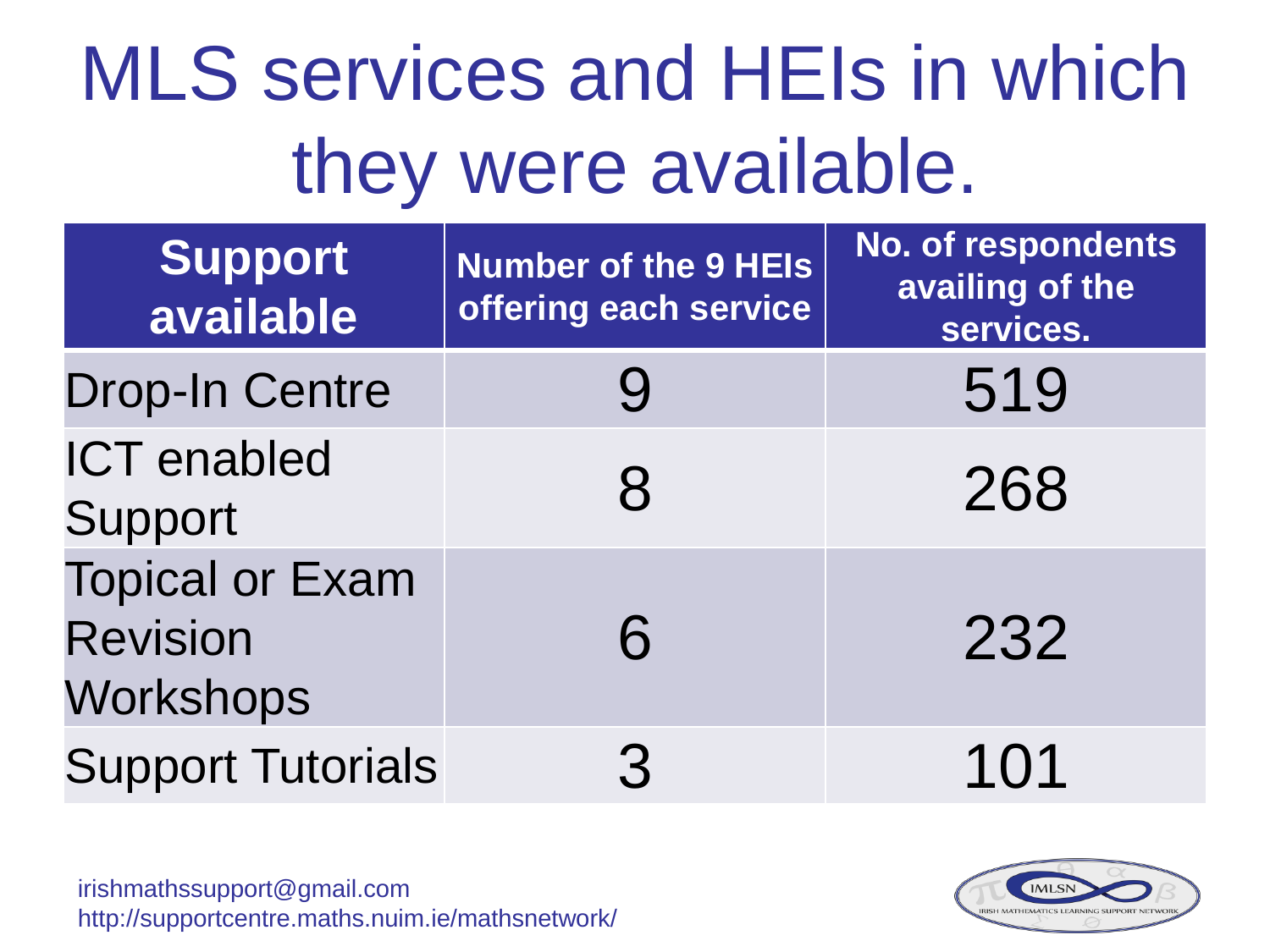#### **Rating of Drop-in Centres by Mature Students ( n=131 out of total of 136 mature users)**



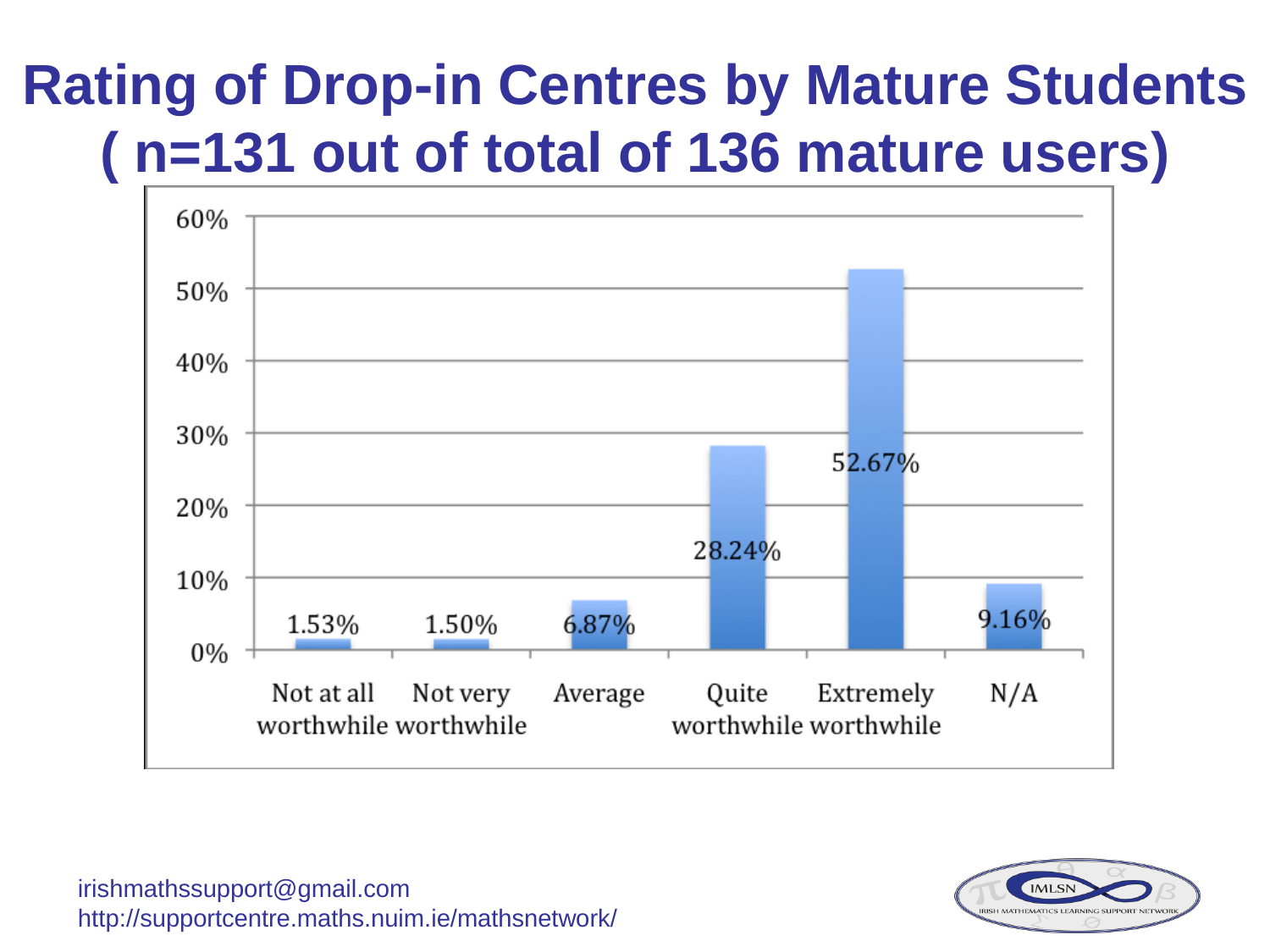### **Rating of MLS by Mature Students (ctd)**

- ICT enabled Support
	- **61%** of the 66 Mature Students who stated that they used online support rated the service as worthwhile
- Support Tutorials
	- **90%** of the 50 Mature Students who attended support tutorials rated them as worthwhile

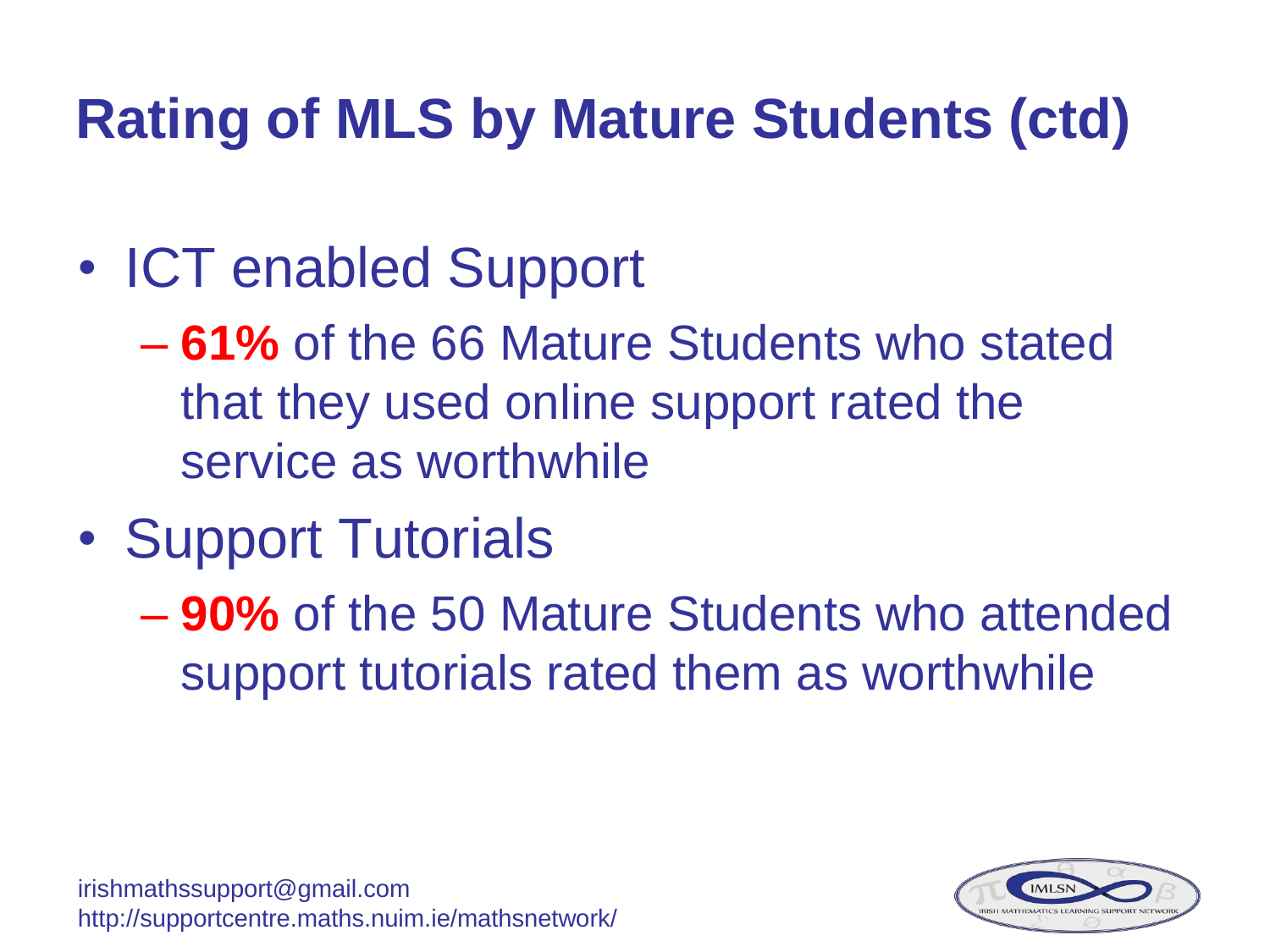#### **Comments of Drop-in Centres by Mature Students (n=57)**



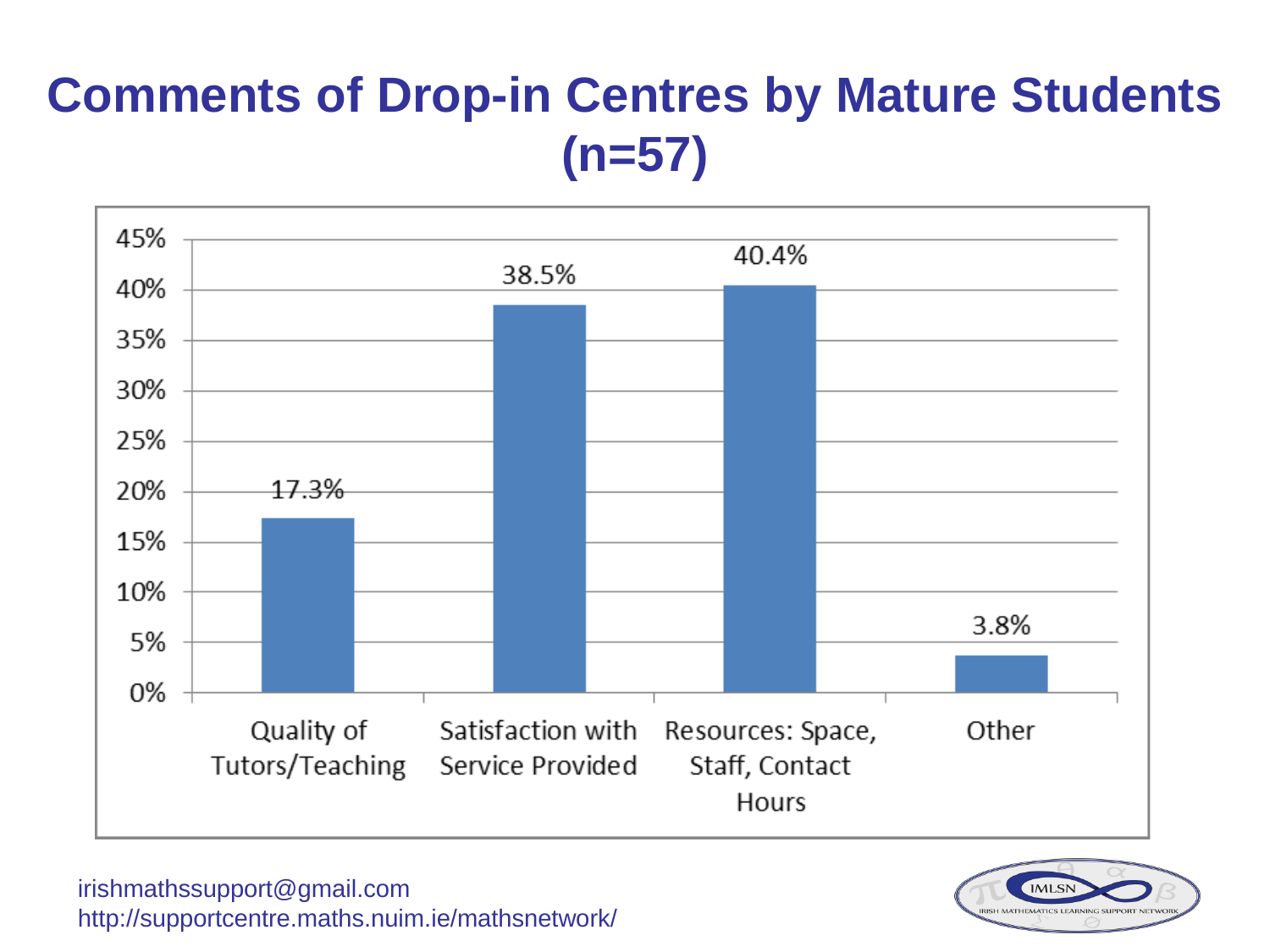# **Impact on Mature Students' Mathematics Education**

- **Impact on mathematical confidence**
- **Impact on mathematical performance**
- **Impact on coping with mathematical demands of course**
- **Impact on students considering dropping out**

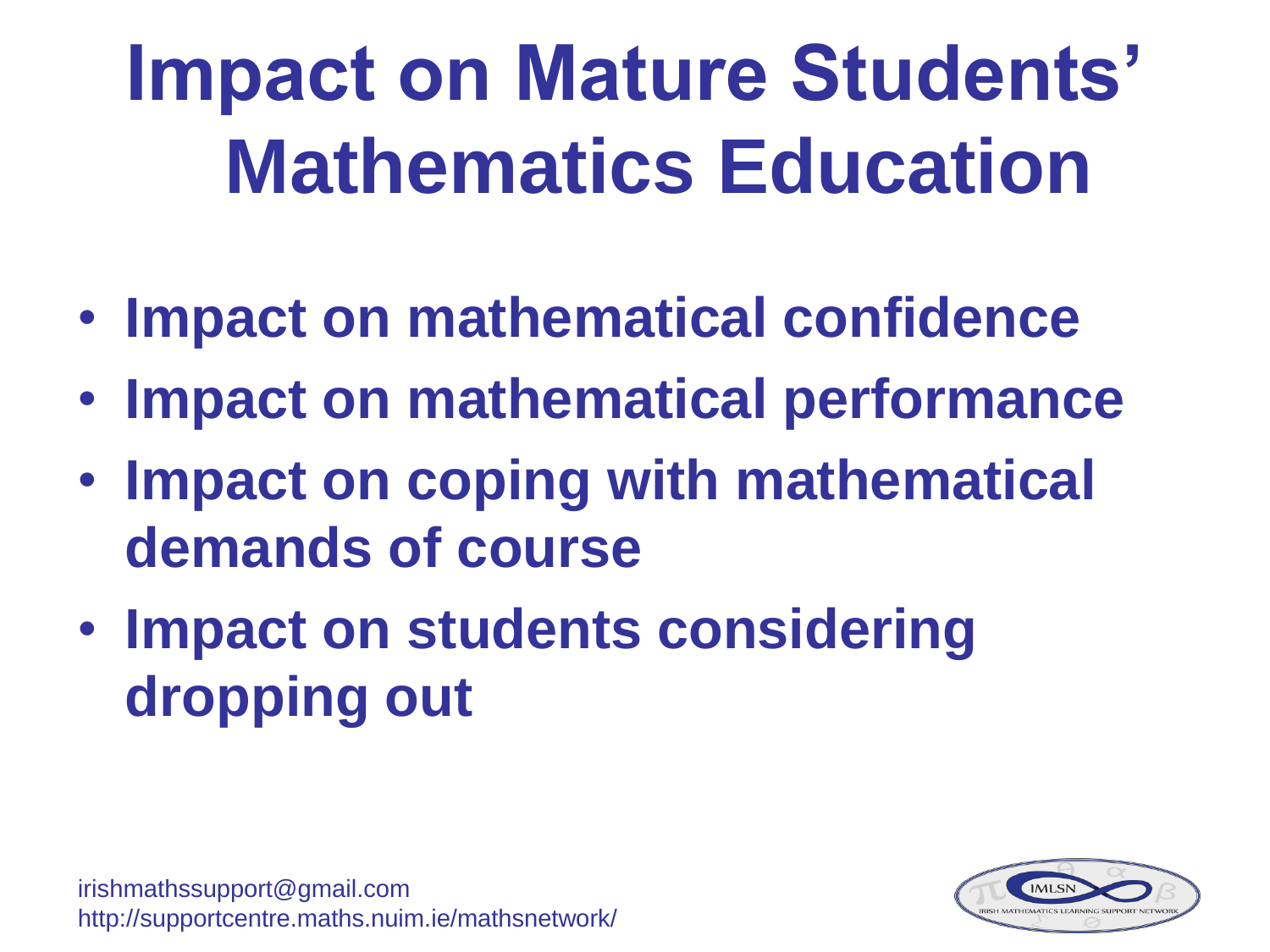### **Impact on mathematical confidence**

- 124 Mature Students responded
- 67% of these stated the impact as helpful or extremely helpful,
	- Compares to 56% when all student responses were considered
- 21 additional comments were made to this question, 20 of which were positive.

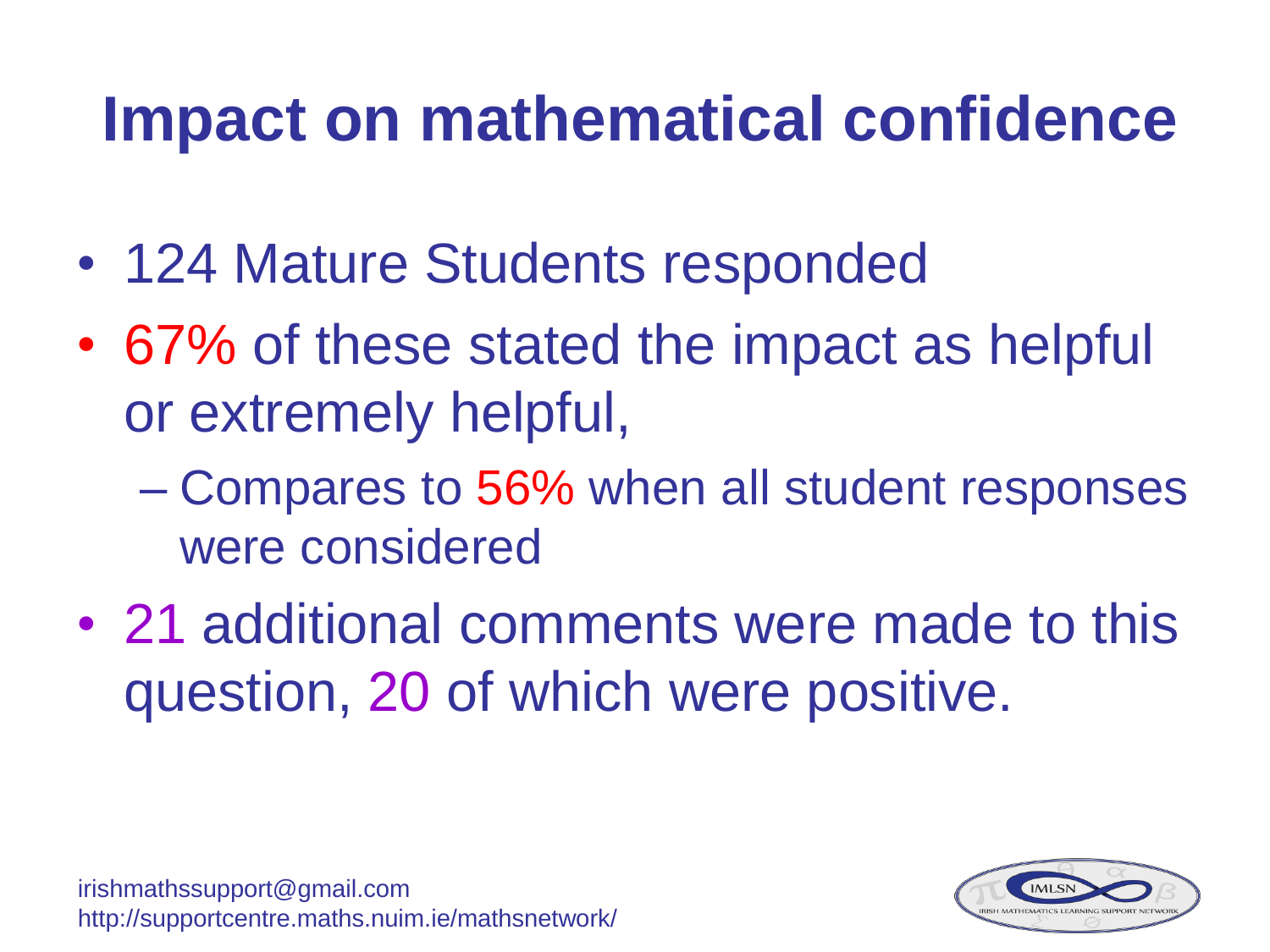### **Impact on mathematical performance**

- 115 Mature Students responded
- 65% of these stated that it had quite an impact or had a large impact,
	- Compares to 56% when all student responses were considered
- 21 additional comments were made to this question, 16 of which were positive.

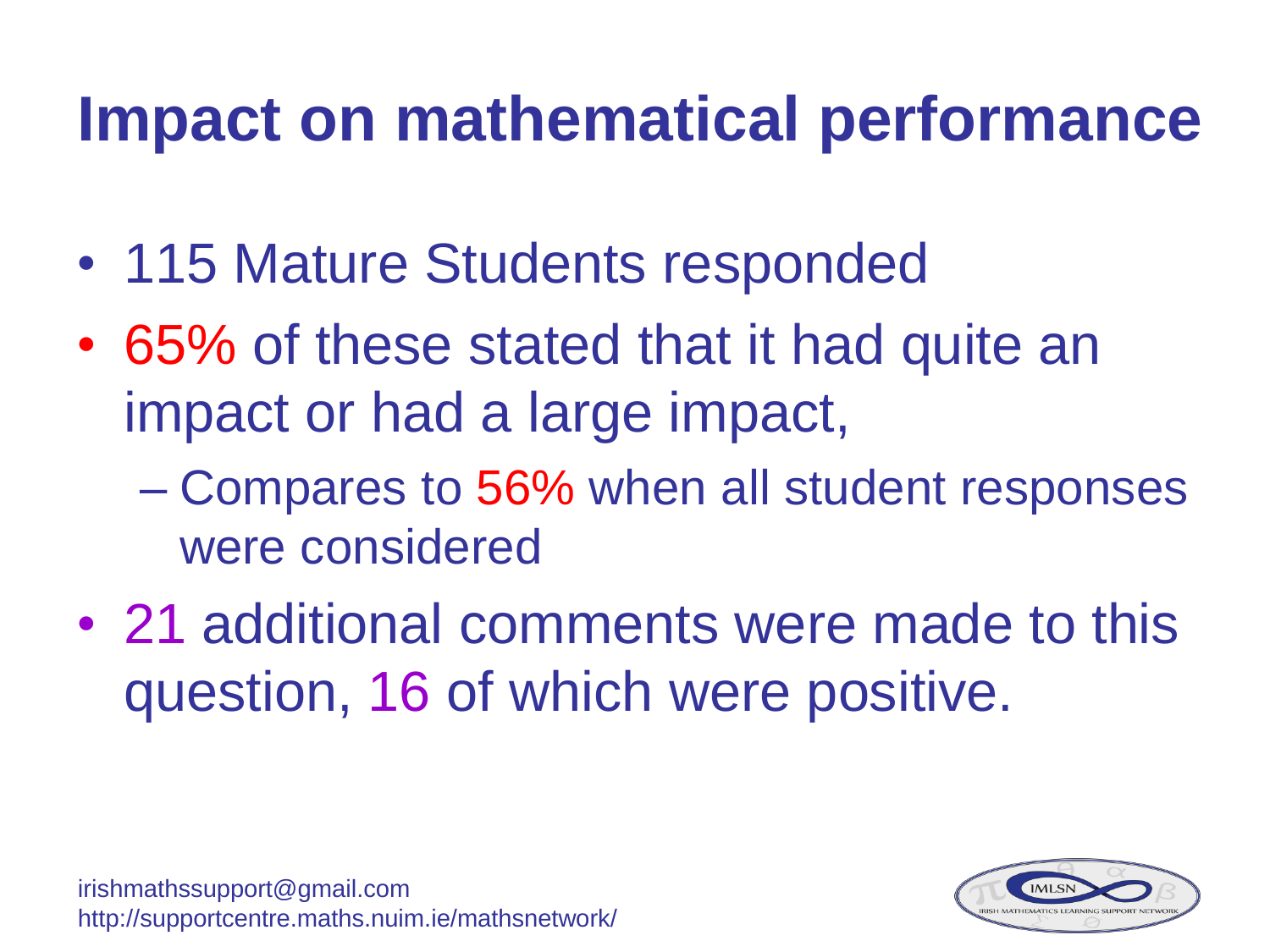### **Impact on coping with mathematical demands of course**

- 119 Mature Students responded
- 72% of these indicated that MLS had been 'Quite Helpful' or 'Has been a huge help',
	- Compares to 65% when all student responses were considered.
- 14 comments additional comments this question, 12 of which were positive.



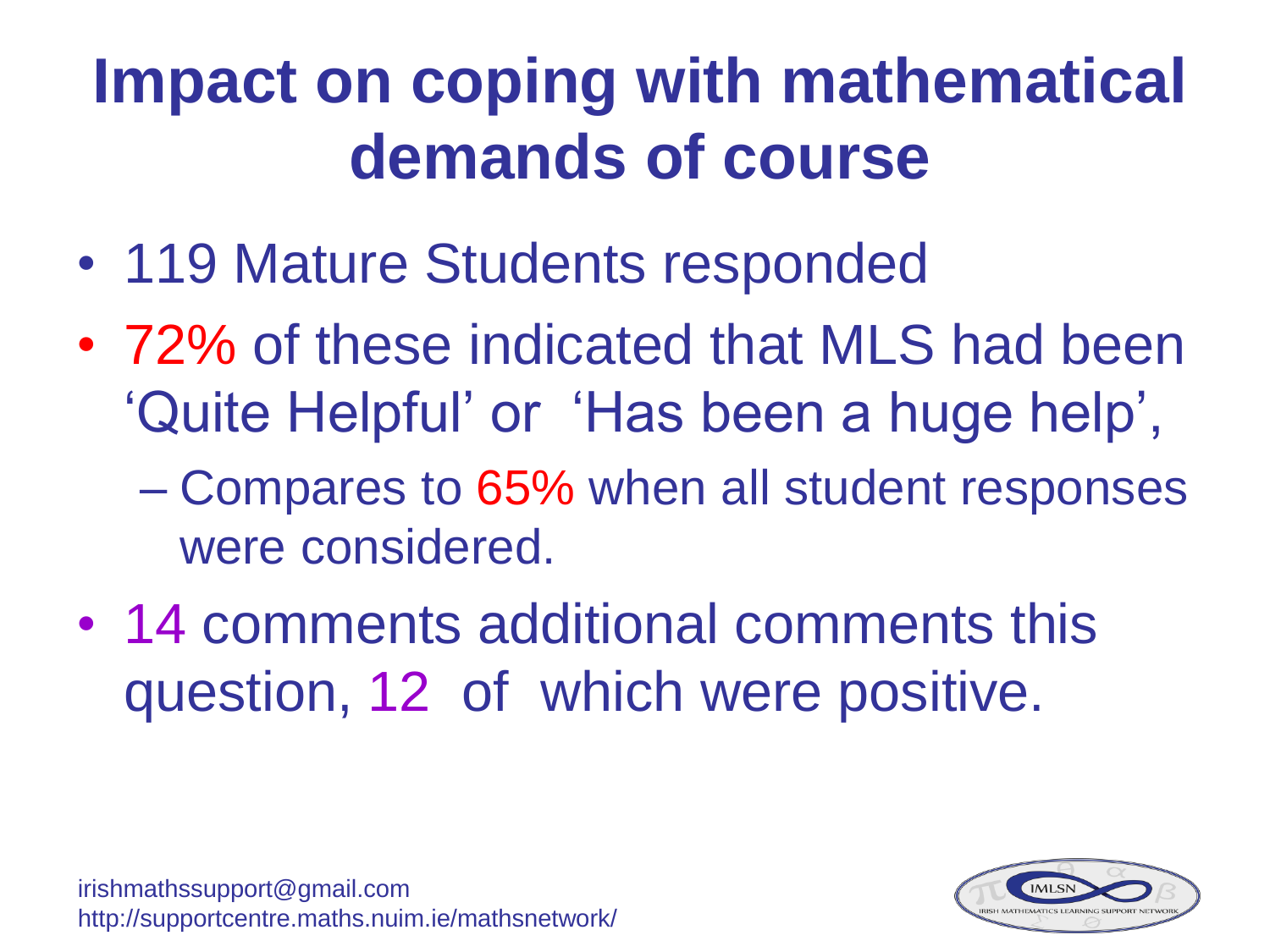### **Impact on students considering dropping out**

• Q11: 128 of the 136 Mature Students answered this question with **25 (19.5%)**  stating that they did consider dropping out because of difficulties with mathematics.

• This is a similar proportion to that of the overall student population

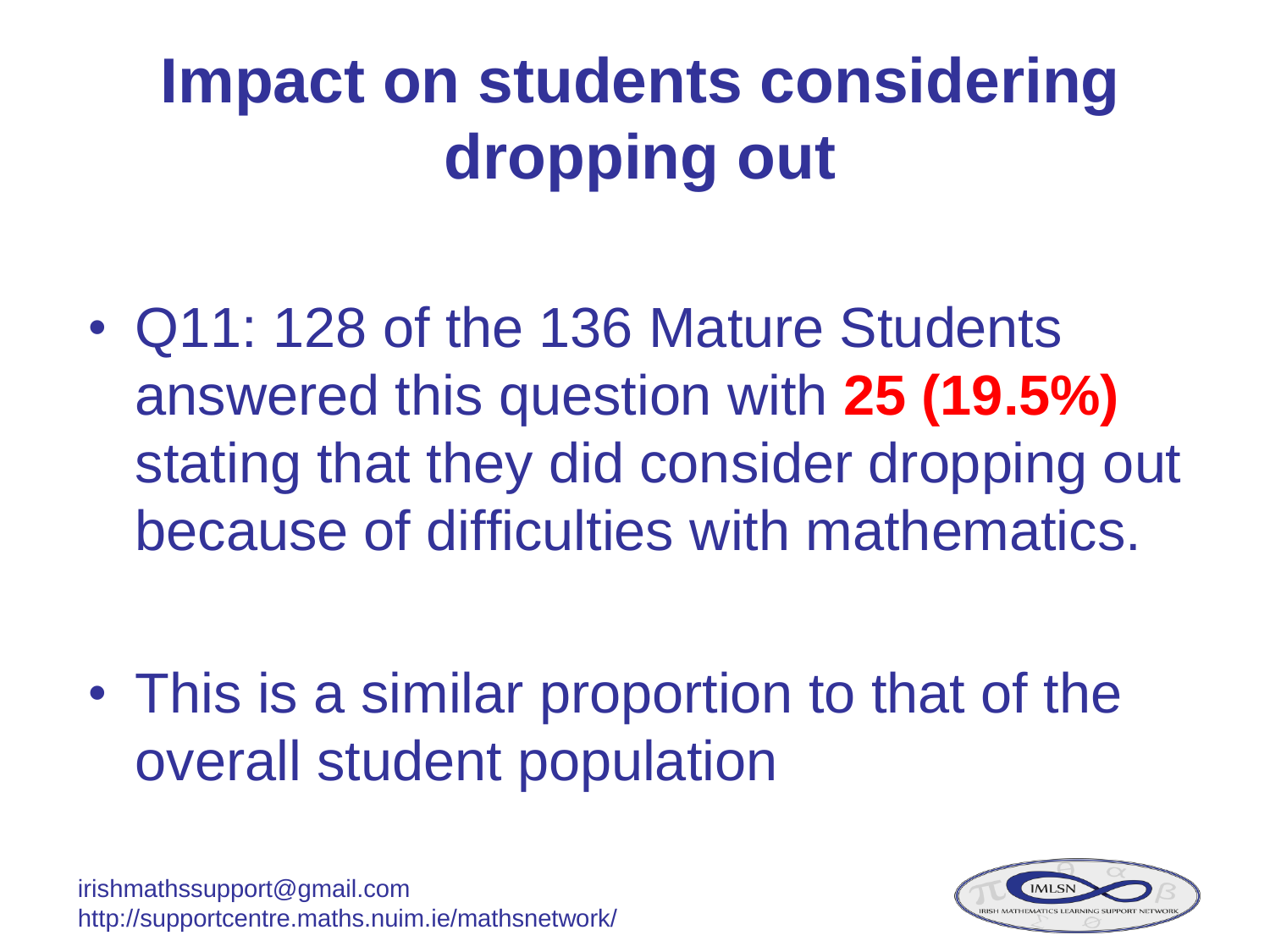#### **Impact on students considering dropping out**

- Q12: asked if MLS had been a factor in them not dropping out.
- 22 of the eligible 25 students answered
- 17 (77%) of these stated that MLS was an influencing factor in their decision not to
	- Compares to a 62.7% response rate in overall population
- ALSO 8 students left comments in q11 stating that they never considered dropping out because of MLS being available to them

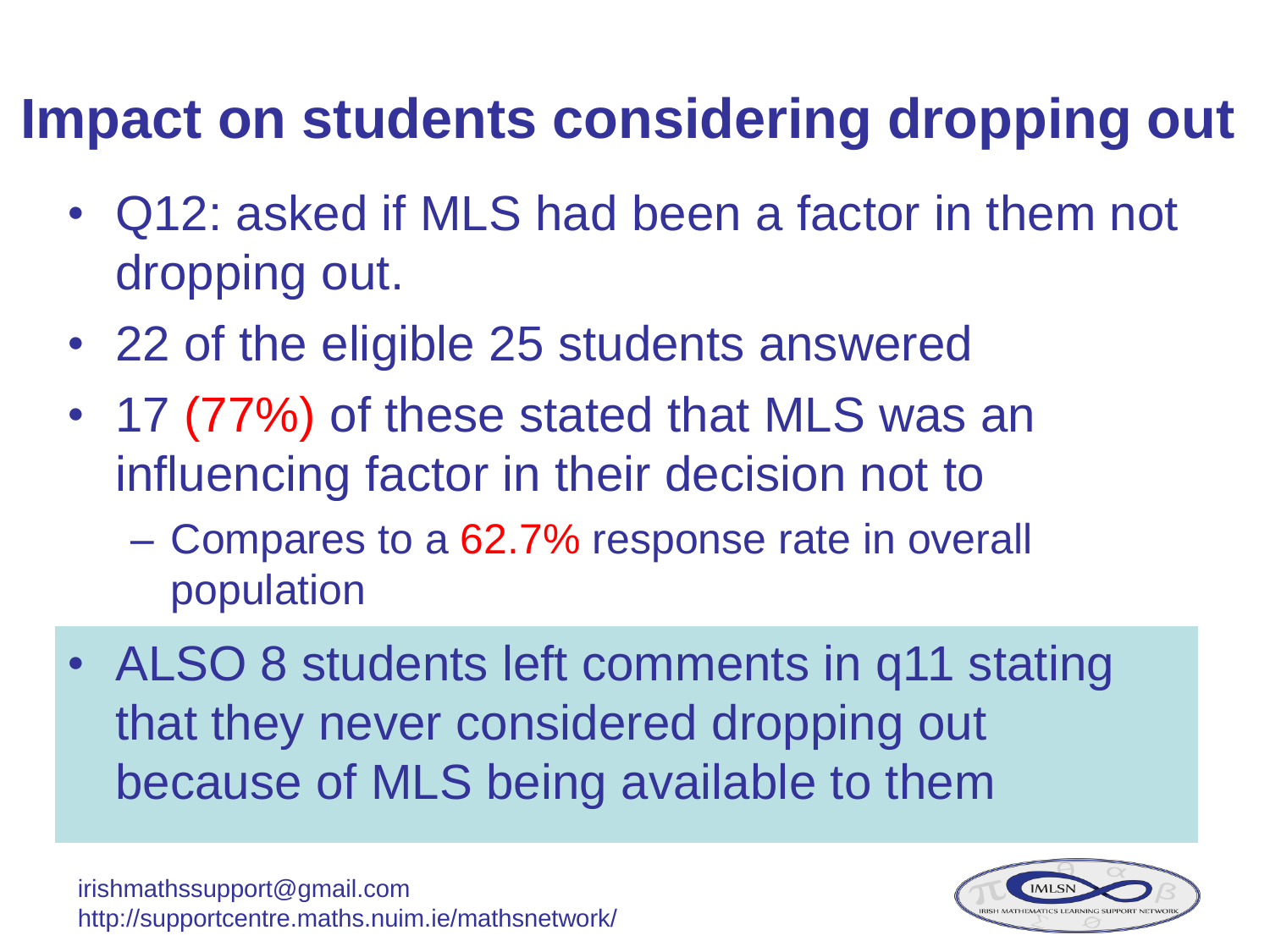- 25 (20% of respondents) said they considered dropping out of their studies for mathematics-related reasons, and 17 of these said that MLS had been a factor in them not dropping out.
	- *'Greatly. It has given me the confidence to turn maths as my worst subject into one of my best'.*
	- *Encouraged me to trust that my worries were normal and that practice would improve me*'.
- 8 left comments stating that they never considered dropping out *because* of the mathematics support that was available to them.
	- *'Never felt the need because of the support provided'.*
	- *'No, but did worry about failing maths before using these facilities*'.

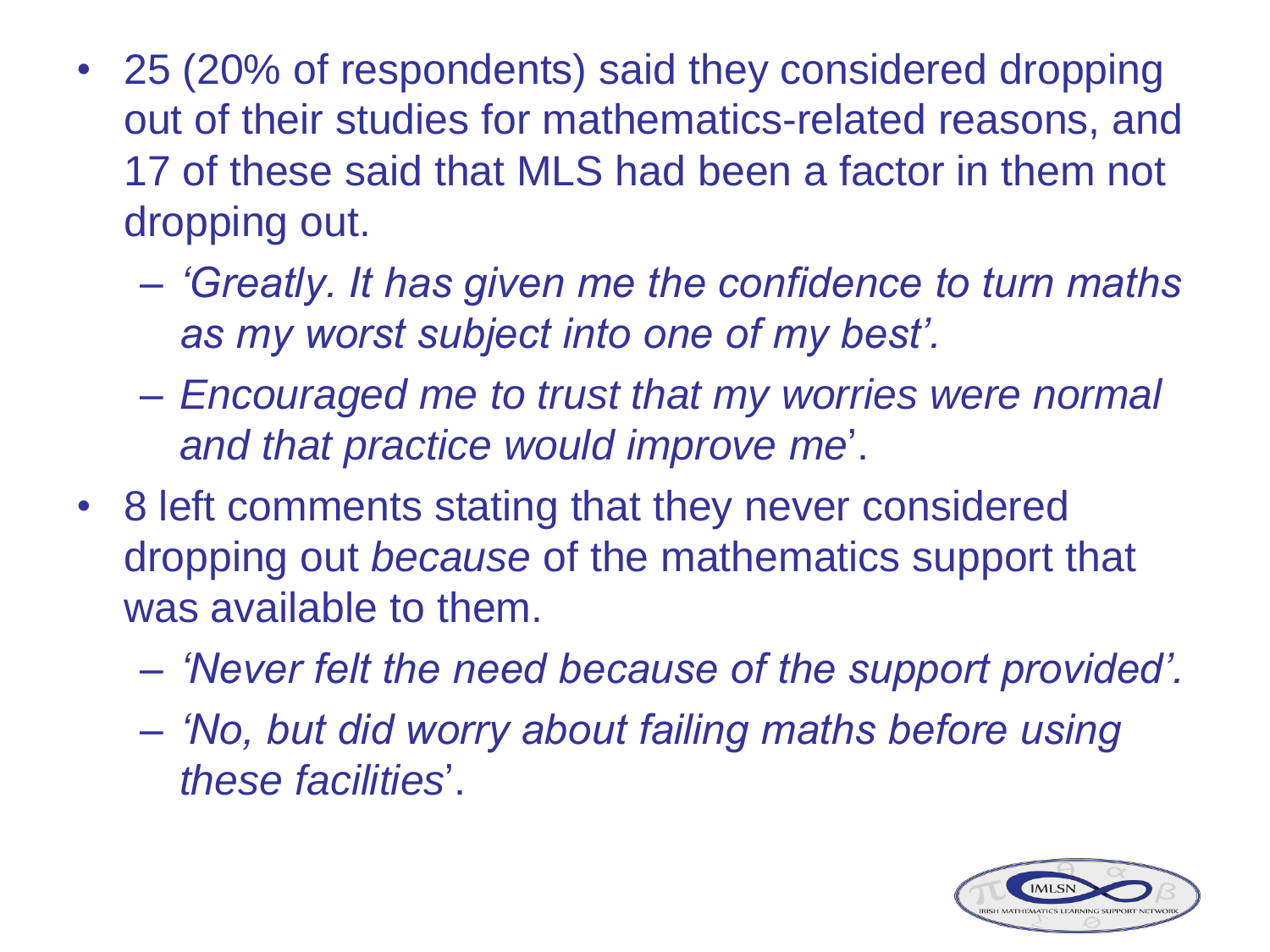### **NON USERS OF MLS**

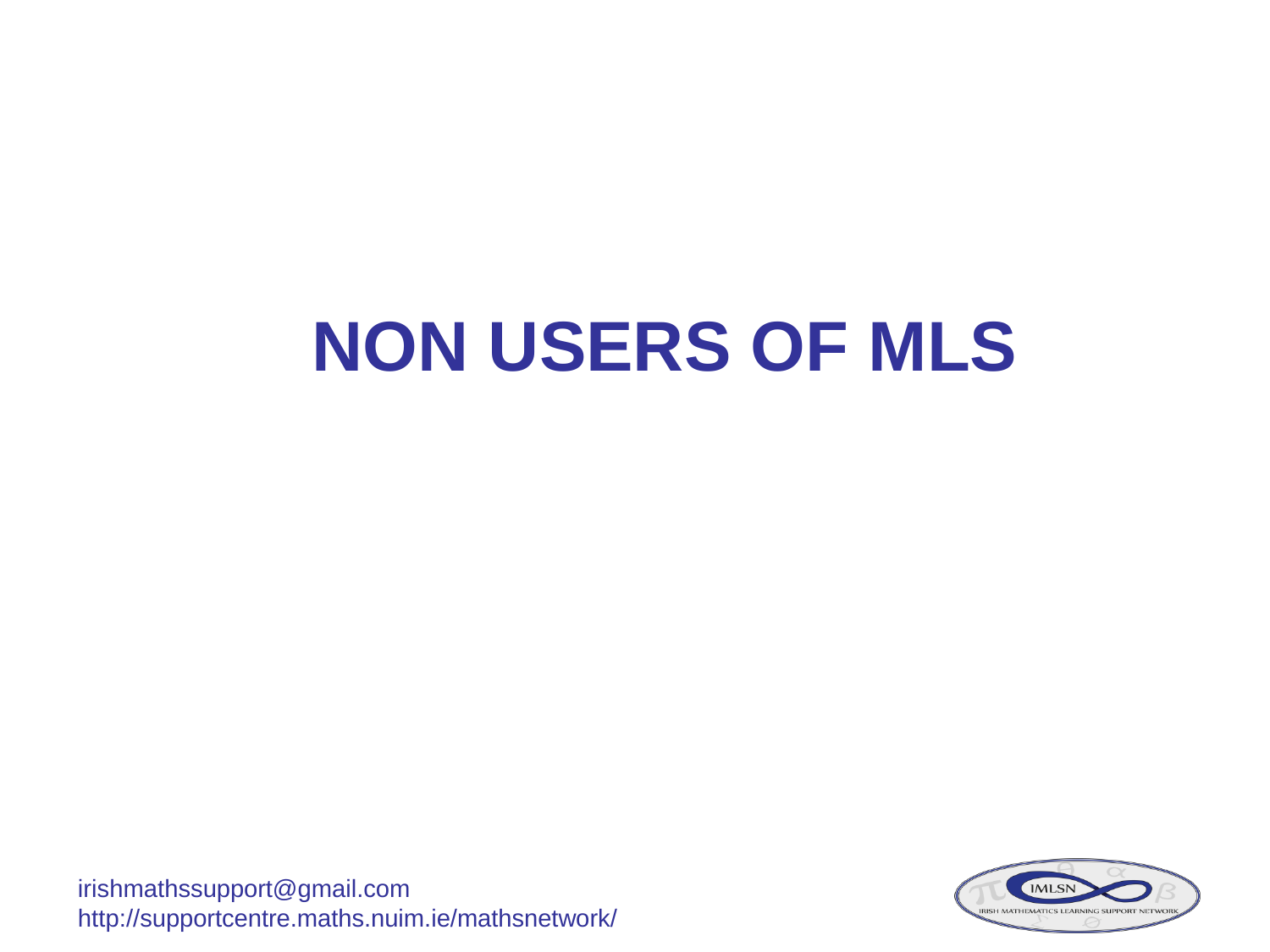# **Mature Student reasons for not availing of MLS**



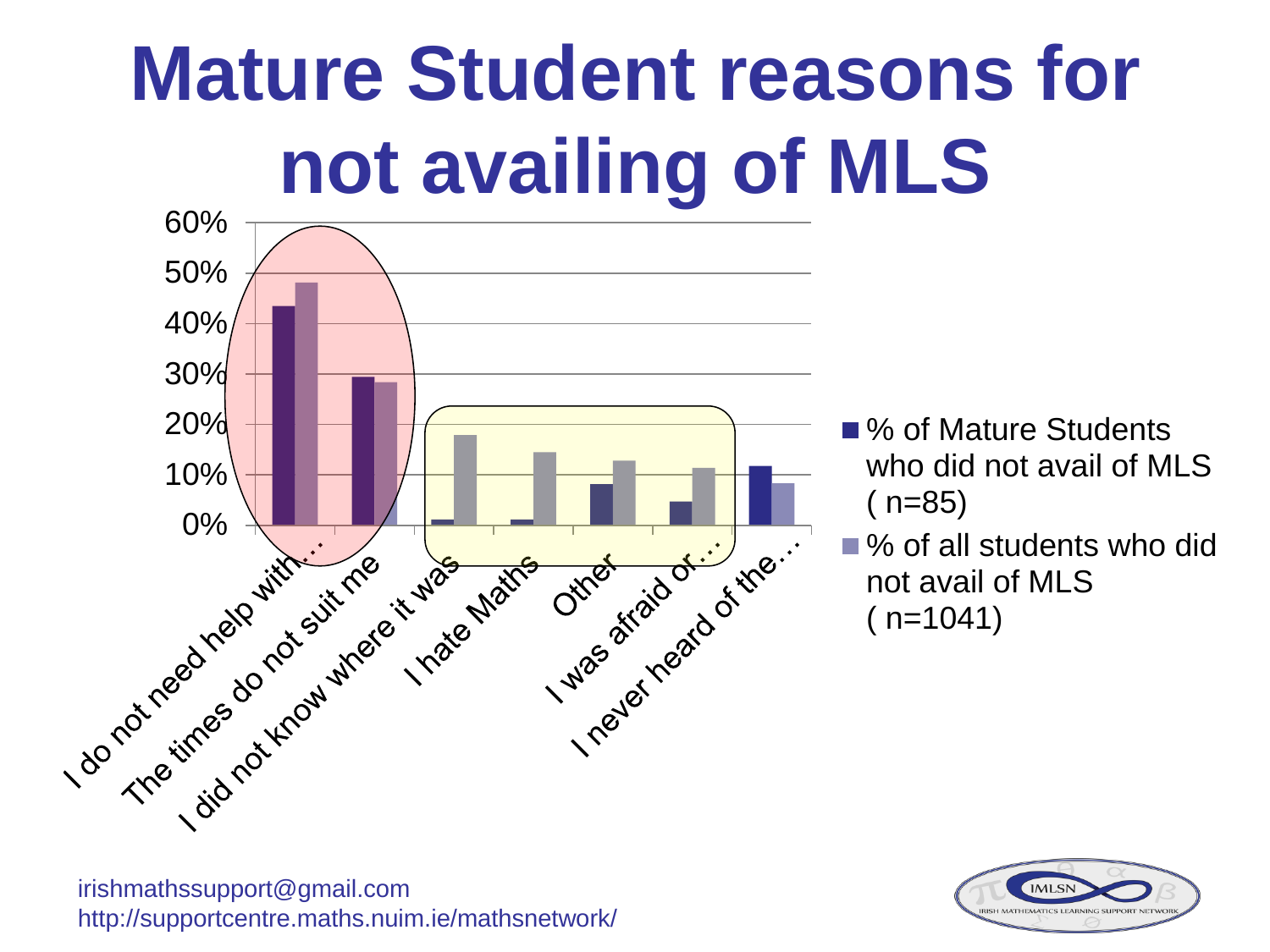# **Mature Student reasons for not availing of MLS**

| <b>Category of response</b>                 | % of Mature<br><b>Students who did</b><br>not avail of MLS<br>$n = 85$ | % of all students<br>who did not avail of<br><b>MLS</b><br>( n =1041) |
|---------------------------------------------|------------------------------------------------------------------------|-----------------------------------------------------------------------|
| I do not need help with Maths               | 44%                                                                    | 48%                                                                   |
| The times do not suit me                    | 29%                                                                    | 28%                                                                   |
| I did not know where it was                 | $1\%$                                                                  | 18%                                                                   |
| <b>I hate Maths</b>                         | $1\%$                                                                  | 15%                                                                   |
| Other                                       | 8%                                                                     | 13%                                                                   |
| I was afraid or embarrassed to<br><b>go</b> | 5%                                                                     | 11%                                                                   |
| I never heard of the MSC                    | 12%                                                                    | 8%                                                                    |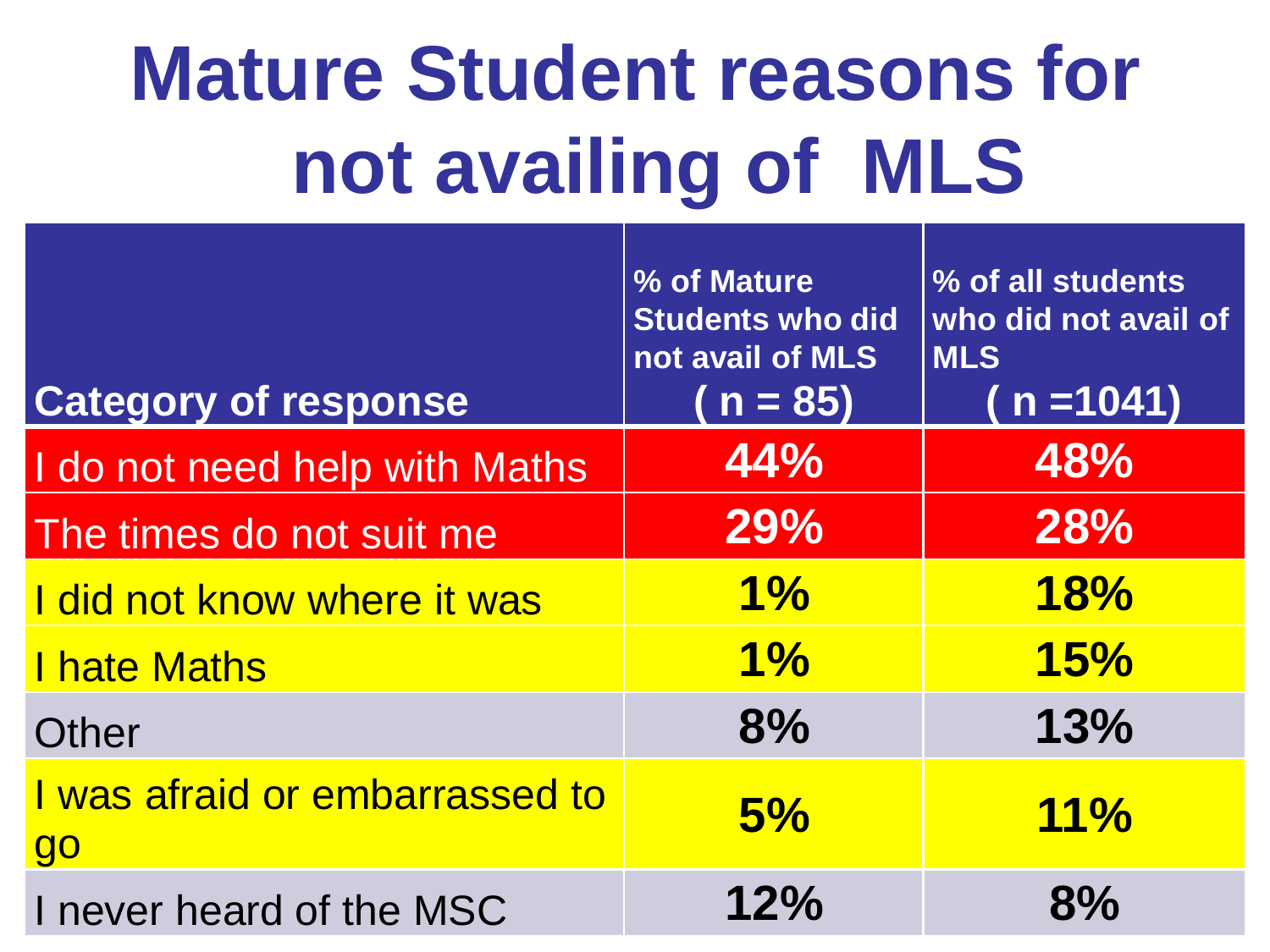# **What would encourage Mature student non-users of MLS**

- Theme 1) Would attend if needed help,
	- "If I was struggling I would go",
	- "If the maths gets harder I will go",
	- "If I needed help with maths".

#### • Theme 2) Comments on MLS structures,

- "Better/More opening hours",
- "Flexible times",
- "Better location",
- "More advertisement", "Greater awareness of resources available",
- "Encouragement from lecturers",
- "Information on how they can help me".

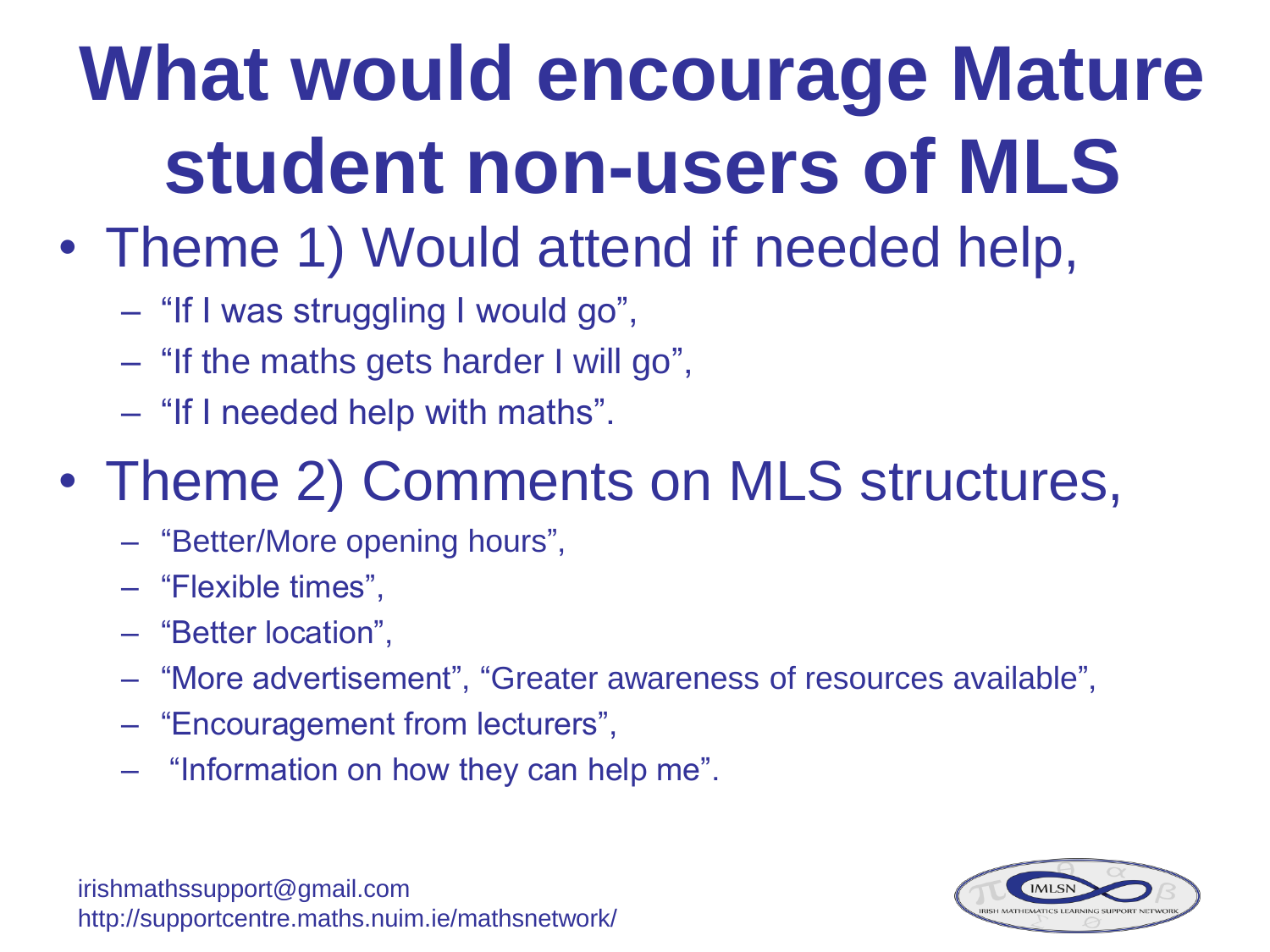# **What would encourage Mature student non-users of MLS**



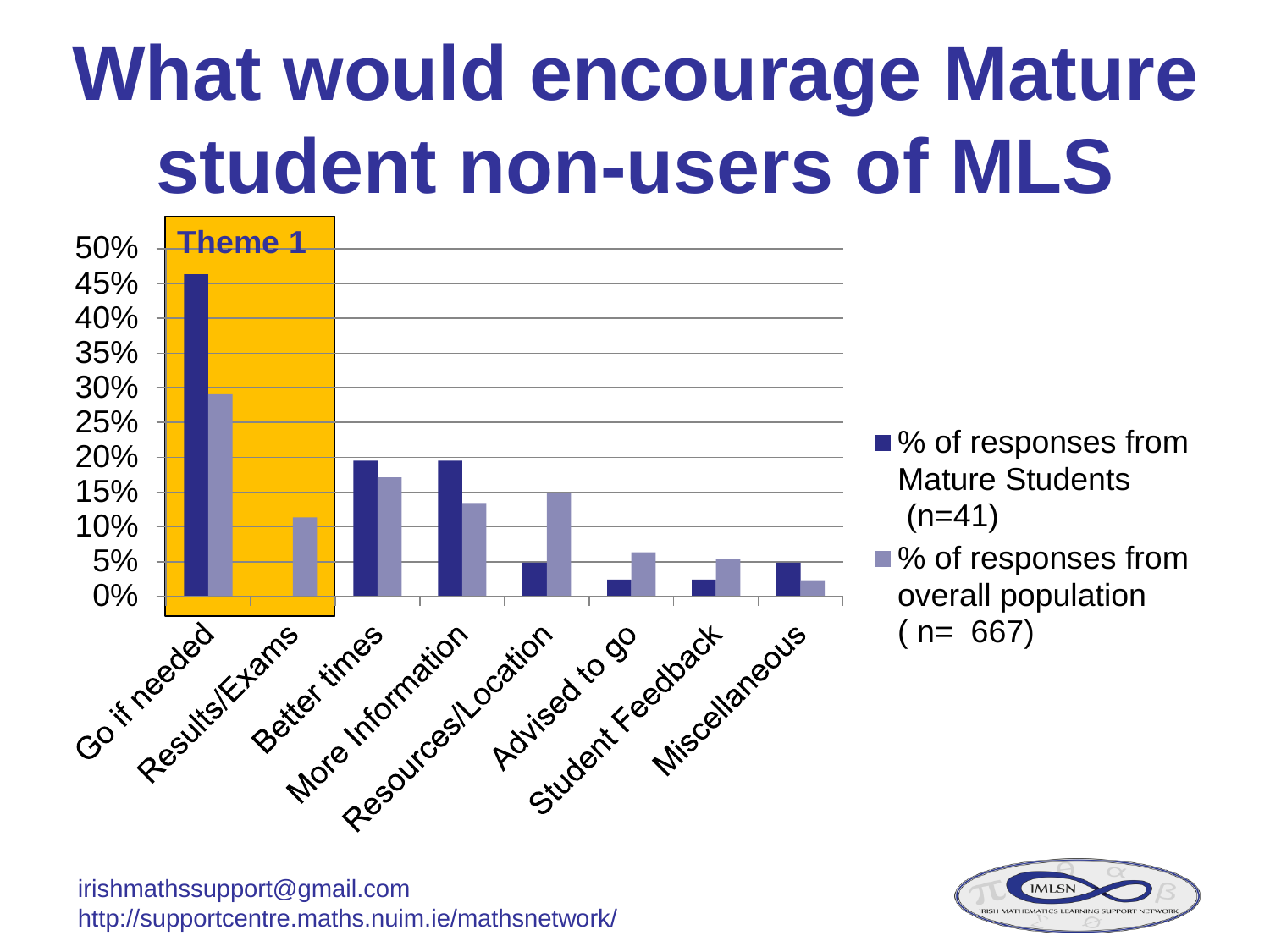# **What would encourage Mature student non-users of MLS**

| <b>Theme</b>   | <b>Category</b>           | % of responses<br><b>from Mature</b><br><b>Students</b><br>$(n = 41)$ | % of responses<br>from overall<br>population<br>$(n = 667)$ |
|----------------|---------------------------|-----------------------------------------------------------------------|-------------------------------------------------------------|
|                | <b>Go if needed</b>       | 46%                                                                   | 29%                                                         |
|                | <b>Results/Exams</b>      | $0\%$                                                                 | 11%                                                         |
| $\overline{2}$ | <b>Better times</b>       | 20%                                                                   | 17%                                                         |
| $\overline{2}$ | <b>More Information</b>   | 20%                                                                   | 13%                                                         |
| $\overline{2}$ | <b>Resources/Location</b> | 5%                                                                    | 15%                                                         |
| $\overline{2}$ | Advised to go             | 2%                                                                    | 6%                                                          |
| $\overline{2}$ | <b>Student Feedback</b>   | 2%                                                                    | 5%                                                          |
|                | <b>Miscellaneous</b>      | 5%                                                                    | 2%                                                          |

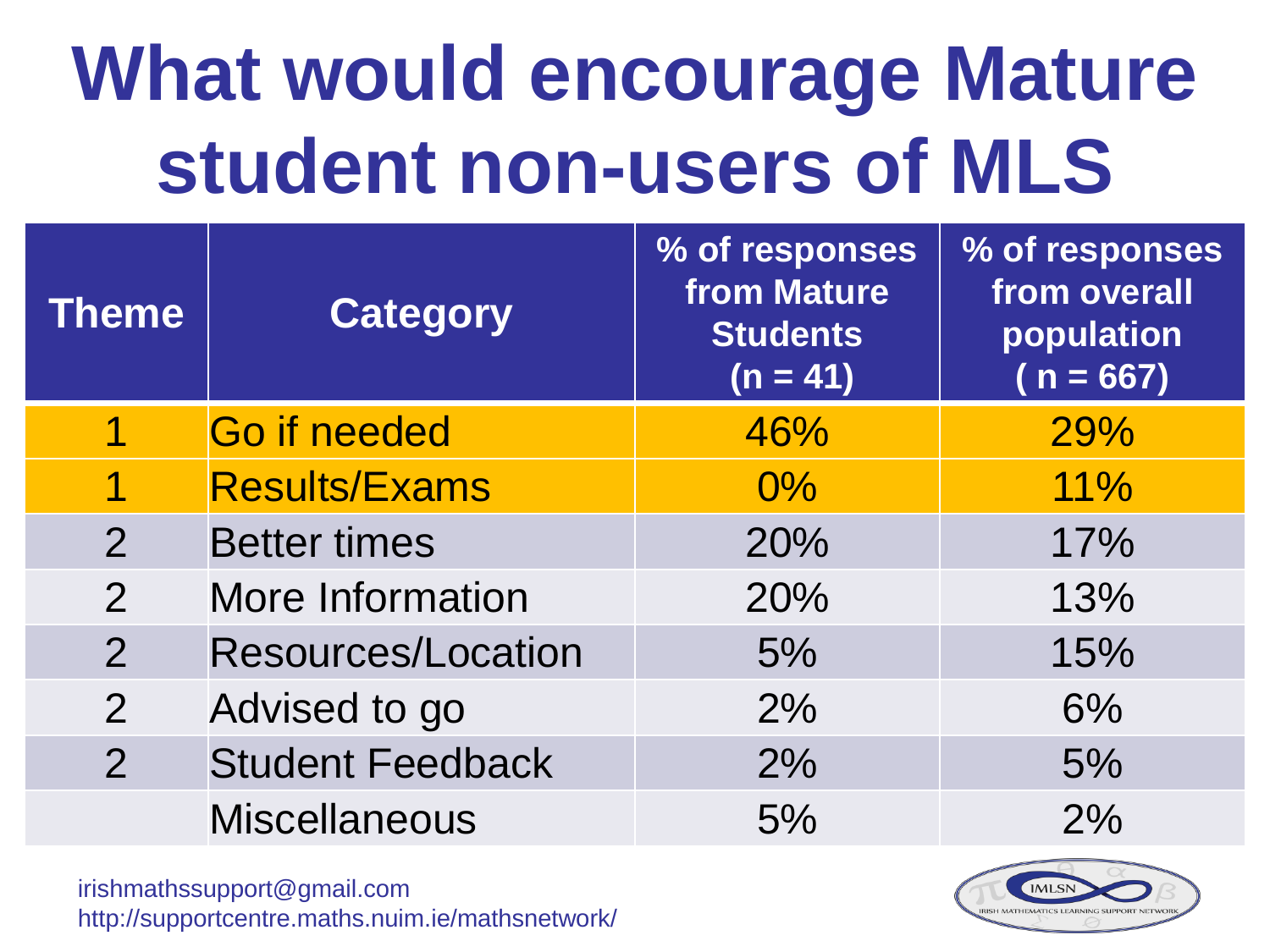## **Conclsions:** Questions Recap

1. What are the motivational factors of Mature Students who seek MLS?

2. Why do some Mature Students of mathematics not seek MLS?

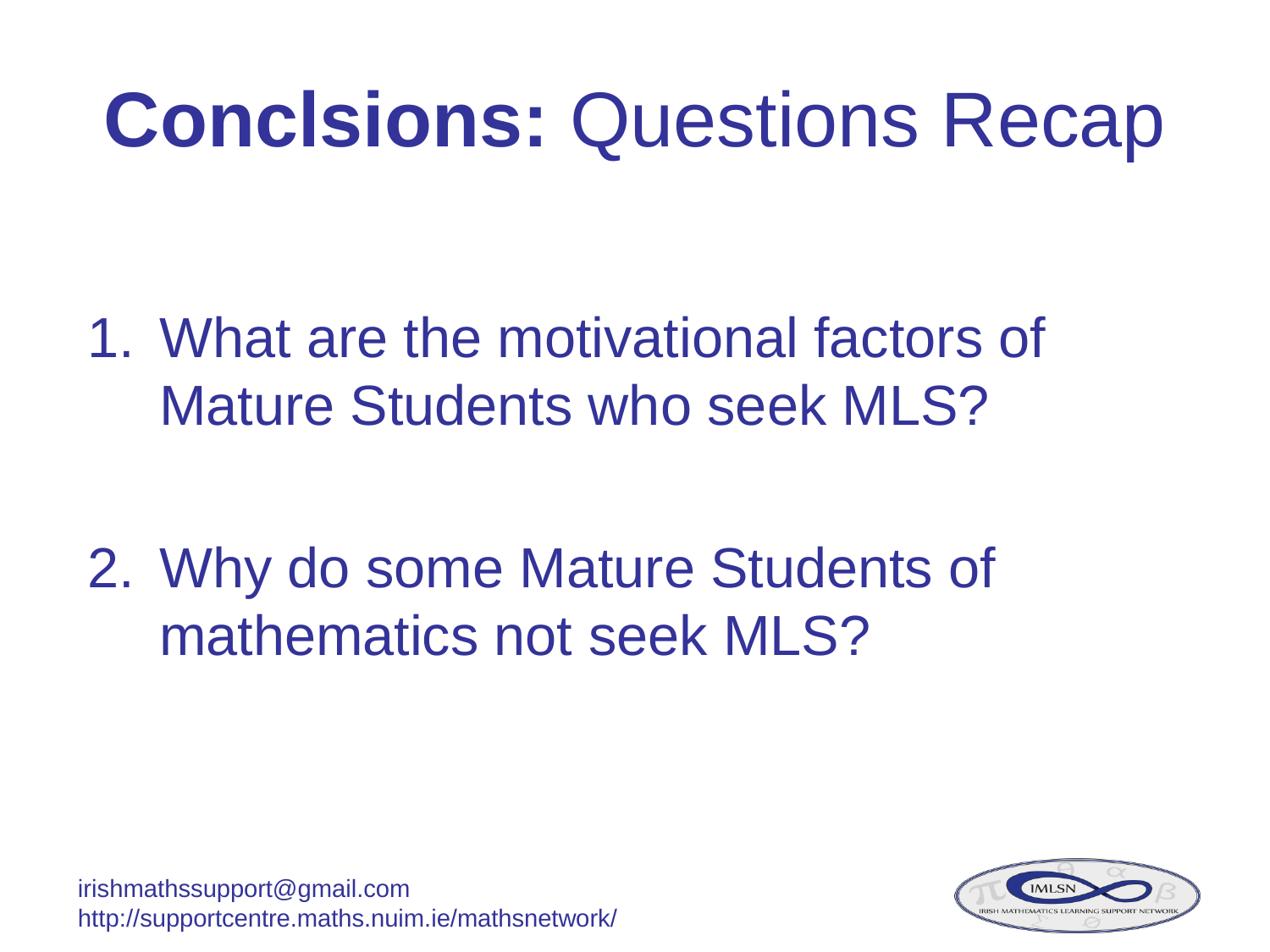### What are the motivational factors of Mature Students who seek MLS?

- more likely than traditional students to mention :
	- having been a long time away from education;
	- poor confidence in their mathematical ability;
	- seeking general extra help;
	- struggling with mathematics
- much less likely than traditional students to mention
	- to get help with specific coursework assessment or as revision for tests
	- to improve or gain better understanding;
	- to state they find Mathematics difficult

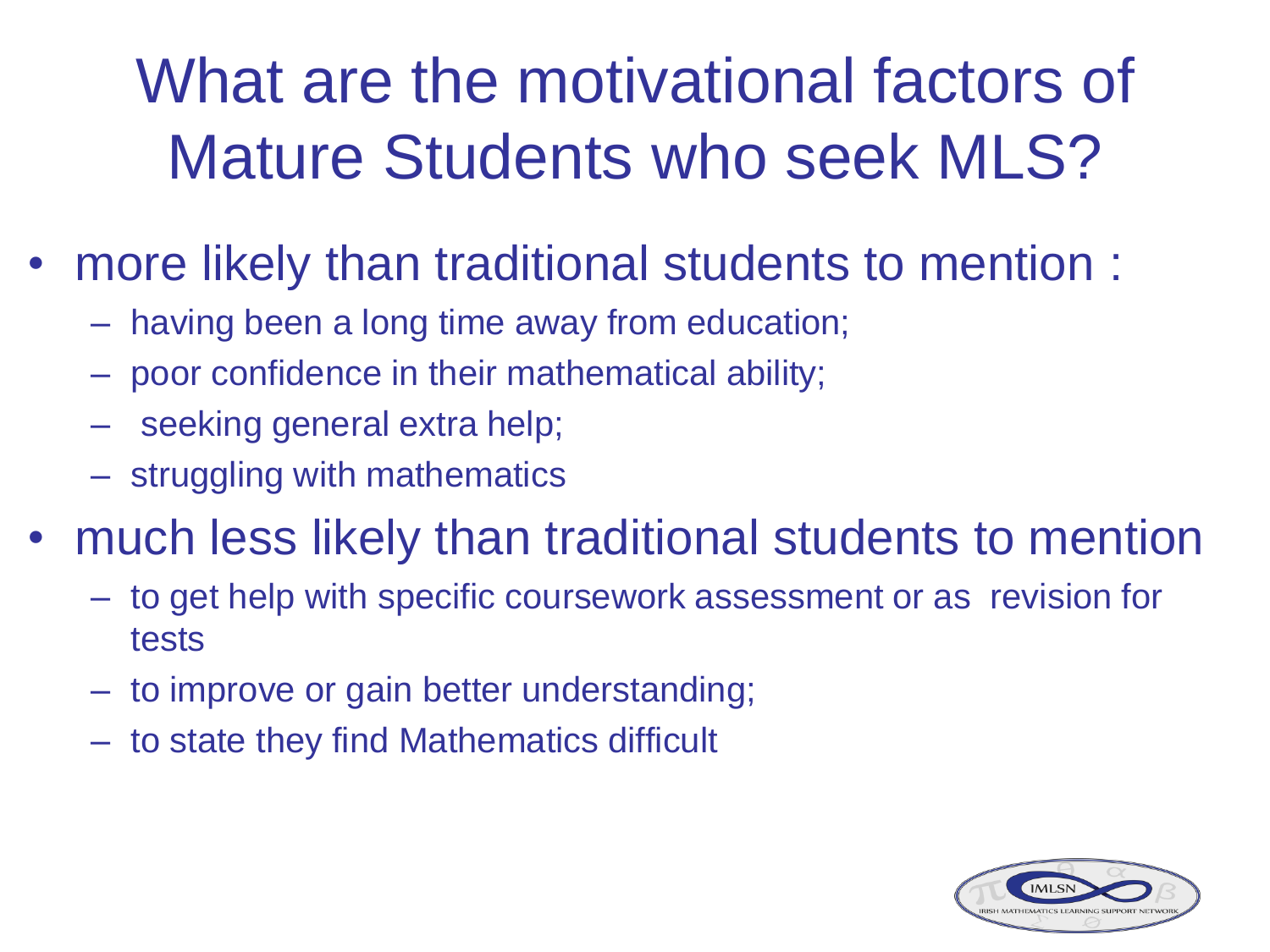### **Motivational factors of Mature Students who seek MLS**

- fear of mathematics or a lack of background knowledge inspires these students to seek support rather than shy away from it
- Resonates with previous research:
	- "while Mature Students may carry 'intellectual baggage', they are generally self-directed and making the decision to return to education implies a motivation for change and growth." Safford (1994, p50)

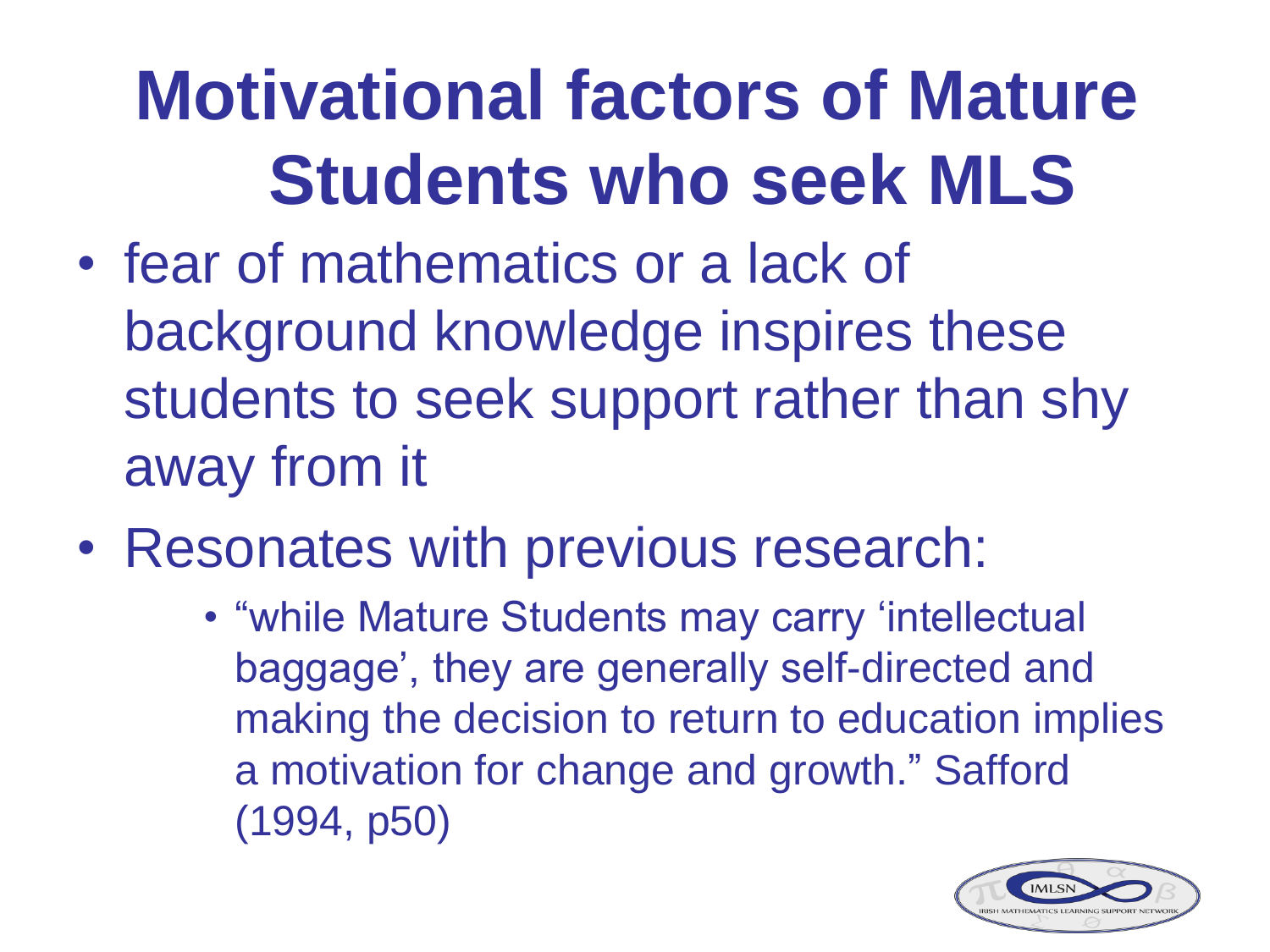# Why do some Mature Students of mathematics not seek MLS?

- Did not need to (43.5%)
	- *"Good service for students – just didn't need to avail of it";*
	- *"I do not need it at present";*
	- *"I would definitely find time to attend if I needed to".*
- Unsuitability of times (29.4%)
	- *"I always seems to have lectures or labs on around the times the MLC is open so I don't get a chance to go"*
	- *"I think if it was available on Saturdays it would be used more".*

afraid or embarrassed to go http://supportcentre.maths.nuim.ie/mathsnetwork/ • In contrast to other studies [Grehan et al. (2011, p79) Symonds et al. (2008)] only 4 Mature Students (4.7% of non-users) stated that they were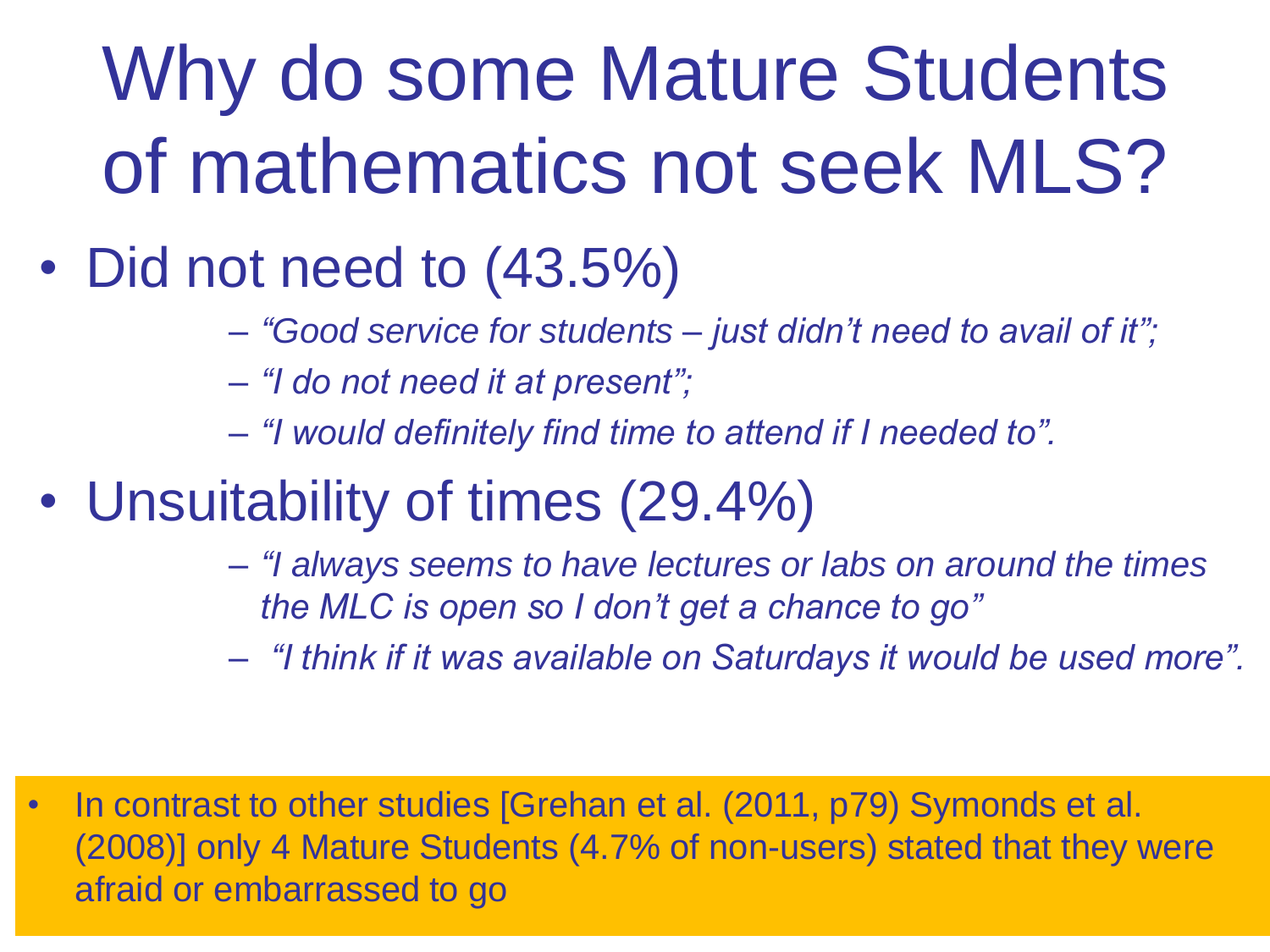## Recall of Literature Review

#### • **Diverse Cohort**

- not studied mathematics for a long time
- may not have sat the Leaving Certificate examination at all

### • **Challenges facing Mature Students**

- under-preparation
- maths anxiety and lack confidence in their mathematical abilities : fear of the subject

### • **Motivational advantage**

- highly motivated reason for studying
- autonomous and reflective learners

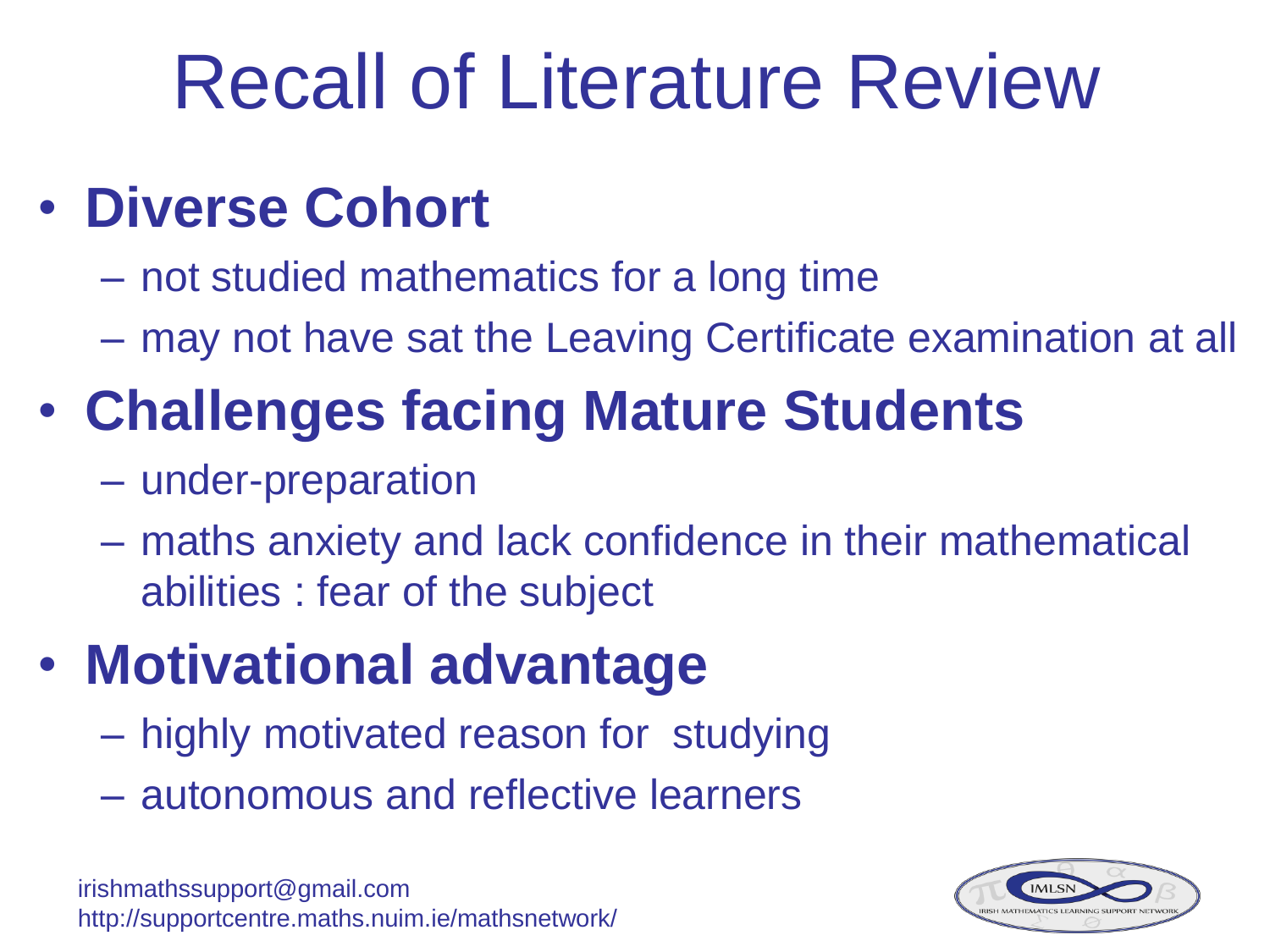# **Conclusions and implications**

- Mature students avail of MLS more than traditional students
- Mature students have
	- different needs
	- different motivations
- Mature students value drop-in clinics the most.
- Times not suiting is a key issue for non-users.

irishmathssupport@gmail.com http://supportcentre.maths.nuim.ie/mathsnetwork/

**Increasing in proportions in future years**

**Key for tutor training**

**Human interaction key**

**Practical issue needs addressing**